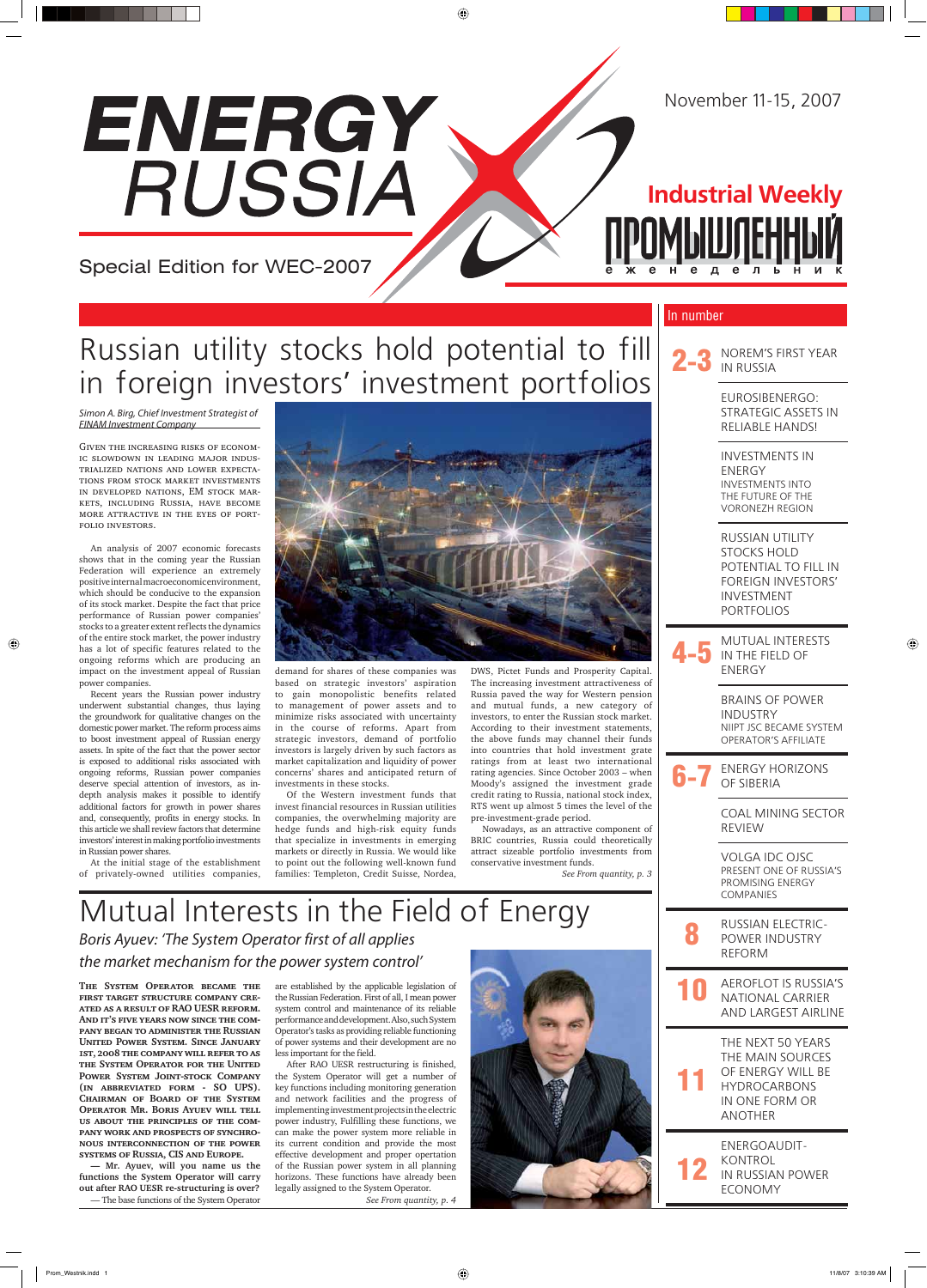ENERGY

November 11, 2007 — November 15, 2007

EuroSibEnergo manages the power company assets of "Base Element"(BasEl). As one of Russia's largest energy holding companies, EuroSibEnergo controls substantial stakes in JSC Irkutskenergo, JSC Krasnoyarsk Hydropower Station (HPP), and the Group of Volgaenergo Companies.

The company is also engaged in the organization of ensuring energy security and the efficiency of energy producing companies. One focal area for EuroSibEnergo is conducting detailed analysis of macroeconomic, longrange consequences of energy sector reformation for Russia as a whole and for

other regions.

EuroSibEnergo entered the Russian energy industry at the time of structural changes in the sector; its activities are associated with the emergence of energy reforms. Within a very short time, EuroSibEnergo has not only earned the credibility as one of the most efficient and professional teams in the power industry, but also has significantly contributed to the successful realization of the changes taking place in Russian energy sector.

Over the years all companies operating under the control of EuroSibEnergo have substantially improved their industrial performance, implemented programs to improve production efficiency and management, and implemented large-scale cost-reduction programs. JSC Irkutskenergo, JSC Krasnoyarsk HPP, Group of Volgaenergo Companies actively modernize and replace power facilities. The company also takes part in sector reforms, all steps in this direction are performed strictly according to approved energy legislation.

EuroSibEnergo already has established traditions. One of them is the organization of annual International Energy Forums where anyone can participate and gain precise and distinct answers to the questions related to the course of reforms in the energy sector for Russia and the leading world powers.

EuroSibEnergo continues to develop energy reform and power supply for its

activities. EuroSibEnergo-Engineering LLC and "MAREM+", created for these purposes, are actively conducting fruitful work.

#### **JSC Irkutskenergo**

Irkutsk Joint-Stock Company of Energy and Electrification was established in accordance to the decree of the President of the Russian Federation from July 1st, 1992 No.721 "On organizational measures to reform stateowned enterprises and voluntary associations of the state-owned enterprises into jointstock companies", 40 % of the shares of JSC Irkutskenergo belong to the state.

Today, the highly-efficient power generation base of Irkutskenergo includes various hydro-electric and thermal power plants: 3 hydraulic power plants, 9 thermal power plants, electricity transmission grids (including backbone transmission networks with voltage of 500 KW) and heat transmission networks.

#### **JSC Krasnoyarsk GES Hydropower Station**

JSC Krasnoyarsk GES Hydropower Station is the largest Siberia power enterprise with average long-term capacity of 18 billion kV

per year which satisfies more than 50 % of the electrical energy needs of Krasnoyarsk region. On the established capacity Krasnoyarsk HPP is among the top ten largest hydroelectric power stations of the world and is the second in Russia (6000 MW). The number of units at the plant is 12 (500 MW each).

**The "Volgaenergo"Companies Group**

The "Volgaenergo" Companies Group was formed on the basis of Thermal Power Plant LLC "GAS". The group includes three companies: Autozavodskaya TPP LLC, Zavodskiye Seti LLC, VolgoEnergoSbyt CJSC. The group's work is carried out under the management of EuroSibEnergo LLC.

#### **Marem+ Joint-Stock Company**

Marem+ Joint-Stock Company is one of the largest independent organizations in the power industry in Russia. The company has the status of energy saving organization in the wholesale market of the power energy.

#### **EuroSibEnergo-Engineering LLC**

EuroSibEnergo-Engineering LLC was founded in 2002. The spectrum of EuroSibEnergo-Engineering LLC services focuses on restoration and improving industrial performance of production equipment, optimization of manufacture processes, consumption and transmission of energy, optimization of management processes at power companies, and providing other services in the energy sector.

It has been more than a year since the launch of the new wholesale market of electric power and capacity (NOREM). Fyodor Opadchy, Director of Development and Support of Markets JSC "SO –TDU UES" will talk about the fulfillment of hopes that were based on the main principles of NOREM and how much the new organizational model of the market promotes improved work reliability of the Unified Energy System of Russia.

"It is possible to say, that in September of last year, the energy sector entered a new era of its development. To ensure the successful operation of NOREM, the System Operator has resolved a considerable list of problems. We have also developed and introduced new technologies of planning methods, powerful hardware-software systems, and an information exchange system with Market and Observation Unit (ATS) "automatic telephone exchange" participants.

◈

The main result from a technological standpoint was the successful introduction of the new market. With the NOREM launch, investors were able to clearly see the risks and results of their investments in the power sector facilities. This made investments into

the sector more attractive, especially in power producing companies.

⊕

The hope invested in NOREM paid off. According to new rules, the free trade sector was reorganized into the "Day-Ahead Narket", which together with already existing marketbalancing, allowed more flexibility for electric power sellers and buyers to respond to changes in supply and demand.

If in previous model of the wholesale market there were two sectors, one which sold electric power according to regulated prices, and in the other according to free prices; now, in the new model of wholesale market there is no division of participants into regulated and free trade sectors: All buyers are participants of the unified electric power and capacity wholesale market. Today access to the wholesale market, planning regulations in production and consumption of electric energy, and financial consequences of each deviation of actual volume from the scheduled ones are clear and understood by all market participants.

These dramatic changes associated with the NOREM launch, substantially improved the reliability of Unified Energy System operations which performs one of the major tasks of the System Operator. With the NOREM launch was the commissioning of a totally new unique monitoring system of the condition of the generating equipment where all levels of dispatching management: Regional Dispatching Office, ODE, Central Dispatch Administration are involved.

Today the condition of each generator at each power plant, working in structure of the Integrated Power System, energy that it produces, its participation in primary regulation of frequency and voltage is recorded hourly.

At obvious increase in new market conditions, the System Operator role and primary task has not changed: Each day we provide reliable operations of the Unified Energy System of Russia. However with the introduction of NOREM, the System Operator created conditions for more precise and responsible observance of the market rules by its all participants: from administrative command principles of management in relations with electric power sellers and buyers, we moved to the market methods.

Additionally, in order to form the optimum methods for the Day-Ahead it requires precise and trustworthy information that the System Operator has. He makes the long-term forecast of consumption, makes actualization of perspective of the analytic Unified Energy System model for years ahead and defines the demanded technical parameters of generation.

 The role of the System operator in further NOREM development is very important because the process of the final target model of country power sector formation is not completed yet. In the near future two more markets - the power market and the system services market will be launched. The capacity market is planned to be launched in the short-term until the end of this year; but, in the long-term in 2008, it will provide an opportunity to meet the demand for the electric power in particular region for the next several years.

As soon as it is launched, then investors will receive more signals for investments into the power sector; then, not only will the energy sector develop, but entire national economy as well. The System Operator, who is substantially responsible for the power supply system development, is the person who is highly interested in launching of the energy market and is completely ready for it. The system services market is necessary for reliable operations of the Unified Energy System in Russia and maintenance of appropriate electric power quality.

All these innovations are designed to physically and economically optimize relationships between various participants of the productions and current consumption of energy. Today the tools are defined for determining actual supply and demand of electricity and power.

In terms of strengthening the market stability the development of legal framework will be performed and the System Operator will play an active role in this process. Today, all relations of the System Operator with market subjects are well-regulated at the level of governmental orders of the Russian

Federation that define the rules of operationdispatching management in power industry.

First of all, we talked about the wholesale market rules approved by Supervisory Council Observation Unit "Automatic Telephone Exchange" (ATS), which are the appendices to the Treaty of Accession related to the wholesale market trading system. Certainly, the regulatory framework of the wholesale market demands adjustments. It is the normal working process which is carried out in order to further development and improve overall market performance. It is necessary to understand that when we speak about "entering the energy market" and "entering the market" system, we mean not only innovations in technologies and legislation, but also very significant changes in relations between wholesale market participants.

Without the rulings from the Russian Federation government that actual realization of similar market mechanisms is impossible. The development and acceptance of the appropriate regulatory documentation is also required from the governmental organizations and wholesale market infrastructural organization ".



# NOREM's First Year in Russia



# EuroSibEnergo: Strategic Assets in Reliable Hands!



#### INDUSTRIAL WEEKLY: ENERGY RUSSIA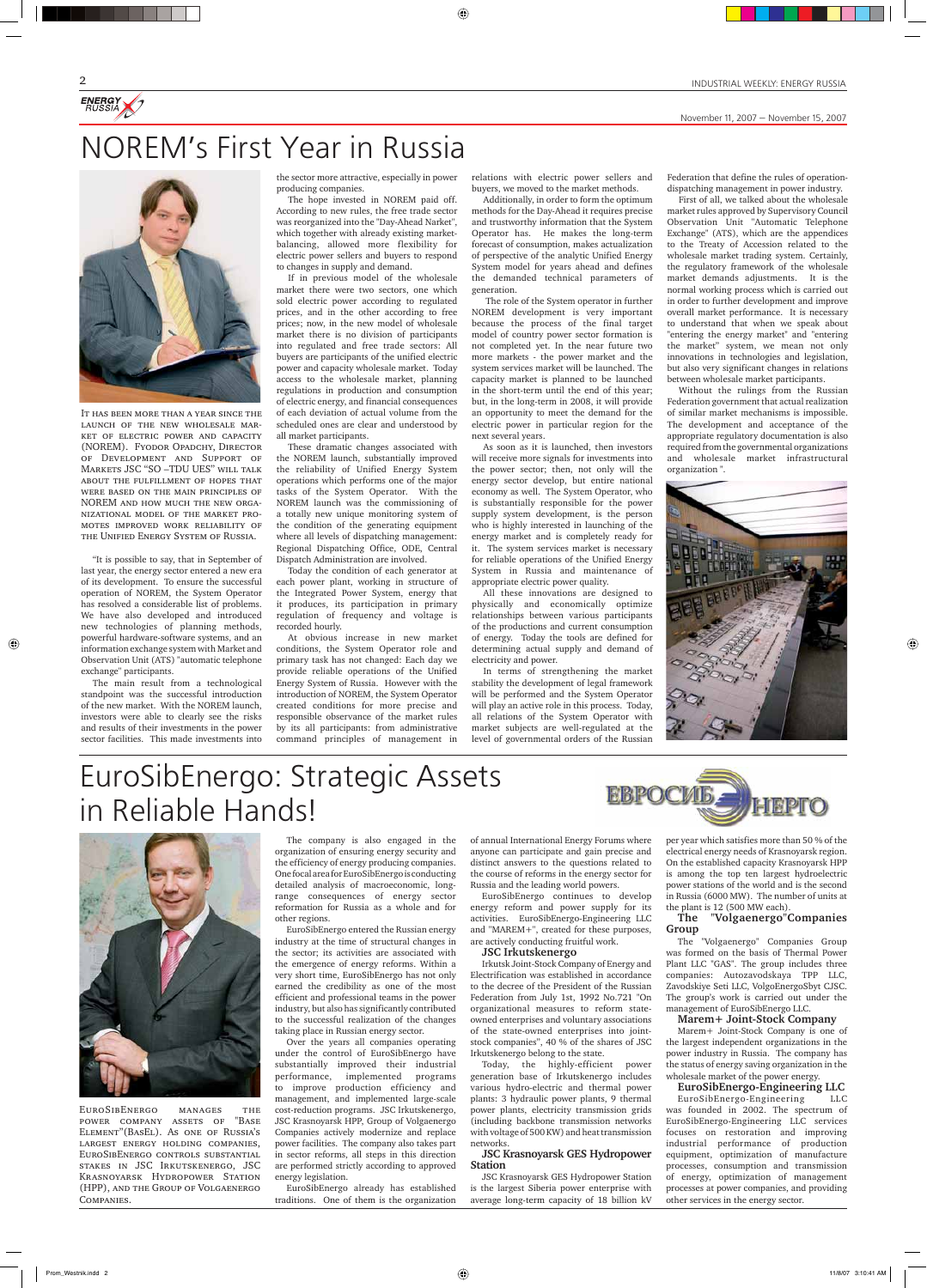**ENERGY** 

November 11, 2007 — November 15, 2007

#### *(Continued from Page 1)*

 $\bigcirc$ 

Understandably, this would be a tiny amount of these funds' assets (1-2%), nonetheless, given the size of the assets they manage, and taking into account the fact that they are larger than hedge funds and EM funds, potential investments in Russia could rise considerably in monetary terms.

This could generate a strong flow of foreign investments, including in power companies, in early 2008 if relatively favorable political and economic trends remain in place.

We would like to note that since the beginning of 2007 up to the date this article was written, the RTS index, the benchmark of the Russian stock market, posted quite modest results, adding on a mere 10.5%, one of the lowest figures among emerging markets. At the same time, it is important to point out that for the same period power stocks posted healthy gains of 23%. Meanwhile the results achieved are far more modest than changes in other emerging markets stock markets. For instance, MSCI Emerging Markets Asia increased by 44%, MSCI Emerging markets Latin America – by 47%. The biggest gainer in 2007 was China its stock index Shanghai Composite gaining more than 110%. In recent months, the main changes in the Russian utility sector that are capable of producing a substantial impact on performance of domestic energy entities' shares are associated with the restructuring of power monopoly UES. The ongoing reforms in the power sector heighten investors' risks and, coupled with high country risks, cap longterm portfolio investments. For this reason, many foreign portfolio investments are of short-term and speculative nature. The interest of foreign portfolio investors is limited by the reform process, currently under way in the Russian power sector, not only due to rising uncertainty and associated risks, but also owing to equity funds' investment policies set out in their investment statements and legislative

barriers related to the nature of investments, such as the number of shares in free float, market capitalization of a company, etc.

These limitations have taken a heavy toll on the investment appeal of restructured companies. Since the beginning of the reorganization process, almost all of 72 regional energos, which are owned by UES, were restructured. Such breakup depressed stock liquidity of the newly established entities and resulted in the fact that shares of smaller companies, created on the basis of regional energos, failed to become part of investment portfolios of international investors due to low market cap and liquidity. Obviously, speculative investors, which control the bulk of foreign portfolio investments, wouldl be reluctant to become involved in such risks or be prohibited by their investment declarations to have such investment instruments in their portfolios. As a result, they have not been rushing to buy into power stocks. Nevertheless, the reform is on its way and the first stage of RAO UES restructuring is already done – in September 2007 WGC-5 and TGC-5 were spun off. Within the second stage, all other assets will be spun off from UES. To take part in the final distribution of assets a shareholder will have to own UES shares as of the cut-off date in order to participate in the second phase of restructuring (expected in June 2008). The Russian electricity monopoly will notify its shareholders and stock market participants of the cut-off date prior to the actual restructuring. By the time the second restructuring stage comes to a close, system-wide functions which are carried out by UES will have been fully assigned to the state, infrastructural and selfregulatory concerns. Measures within UES' final restructuring procedures involving the establishment of concerns making up the final industry structure are to be wrapped up by July 1, 2008. UES will cease to exist in July

2008 and the power holding's shareholders will be co-owners of over 30 large companies appealing for investors, friendly to minority shareholders and possessing sufficient share liquidity.

Restructuring of the Russian utility industry has led to a critical change in the sector's structure. For example, three years ago the main segment in terms of market capitalization was that representing unbundled regional energos, while now they account for only 3% of the aggregate market capitalization of Russian energy concerns. All in all, to date 65 regional energy systems have been restructured and more than 260 new companies have been established, almost all WGCs and TGCs have been established and measures are in progress to form the final structure of the remaining segments of the

energy industry.

UES is currently still a shareholder of all these businesses and the company consists of concerns involved in electric power generation, transmission, distribution and sales, after reform all these areas of businesses will be carried out by new companies which are spun off from the energy holding:

• electricity generation – by wholesale generating companies (WGCs) and territorial generating companies (TGCs);

• electricity distribution – by inter-regional distribution grids (IRDGs);

• electric power will be transmitted by Federal Grid Company (FGC);

• electric power will be sold by sales companies that are spun off from regional energos in the course of restructuring regional energy systems.

After all goals are achieved, the utilities sector is expected to turn from a brake of economic growth into an industry providing fundamental for sustainable growth. We are of the opinion that the Russian utility sector holds strong growth potential in terms of capitalization, while current restructuring

will result in the revaluation of energy assets that make up UES. At present, UES' ownership structure consists of the following businesses:

⊕

1. 8 regional energos,

2. 24 hydropower generating concerns,

3. 38 thermal generating businesses within 6 WGCs,

4. 70 heat generating businesses within 14 TGCs,

- 5. 69 distribution grids,
- 6. 54 sales companies,

7. 50 transmission grid companies,

8. 77 other concerns spun off from regional energos (repair, service units, etc.).

We believe that the rise is market cap of Russian power stocks is underpinned by fundamentals. We recommend buying 53% of all the 275 utilities stocks in the Russian utilities universe. Our recommendations we present in the picture below. In the long term, this rise will be determined largely by the interest of international portfolio and strategic investors. In our opinion, the major factors behind investment appeal of Russian power companies are systematic implementation of all steps of the restructuring process, adherence to corporate governance practices in the industry and increasing efficiency of power company operations. Undoubtedly, macroeconomic parameters and the political situation in Russia will also go a long way towards determining the investment appeal of domestic utility companies. We maintain that high volatility of power stocks will persist due to increased interest of arbitrage players in utilities assets. Before the decision is adopted on the precise procedure for distributing stakes in new industry entities, spun off from UES, and the mechanisms for increasing holdings of minority shareholders in the power industry assets, we do not expect to see a qualitative increase foreign investors' demand for power stocks.

⊕

#### By Natalia Androsova

The changes taking place in the energy sector in Russia have breathed new life into that industry. It is visible on a national scale and at the regional level. The development plan of power energy sector is aptly called "Goelro-2" (Russia Electrification STATE COMMISSION) AS IT DEFINES THE development strategy of the industry for the next three decades. Adopted is an unprecedented investment program with a particular role given to the complex grids, representing the basis of the power industry. In order for this industry to operate freely, it is necessary to have effective management of the power grid stations to provide high-quality transmission services.

In Voronezh region the distribution network company JSC Voronezhenergo, provides the transmission of electricity to the region. The company structure includes four company branches: Borisoglebsk, Kalachayevsk, Liskinsk, and the Northern power grids. In each of the 32 regional districts there are also JSC Voronezhenergo regional power grids that provide reliable transmission of electricity to the region and provide for the repair and maintenance of power lines and transmission equipment. All of these branches have regional power grids, substations, and repair and production depots that form JSC Voronezhenergo. The extent of the Company's power grids exceeds 50,000 km. Personnel totals approximately 3,500 people.

Today one of the principle company strategies is the development of the power grid complex in the region. Thus, one of the significant actions within the program's framework was signing the Agreement on Cooperation between Administration of Voronezh region, the Federal Grid Company, and JSC MRSK Center which includes the configuration JSC Voronezhenergo. The Agreement provides for the construction and reconstruction of transmission power grid stations within the next five years. In

particular, new construction is planned in Khoholsk, Povorinsk, Liskinsk and Gribanovsk and the modernization of the power grids will take place both in Voronezh and other parts of the regions.

Investment programs for the entire period of The Agreement total more than 7.5 billion rubles. In additional to the renovation and construction of new facilities, among obligations of JSC Voronezhenergo there is a design for the perspective development of power grids in the Voronezh region 35 kV substations and more until 2015. And Voronezh Regional Administration, as one of the subscribed parties, undertakes to assist in the realization of the energy investment programs throughout the region. In particular, they are to provide district land for the construction of engineering infrastructure installation, stipulated in the investment programs, and to include budgetary funds through regionally addressed program developments in the volume necessary for the realization of technological connection to networks of JSC Voronezhenergo.

Other key work of JSC Voronezhenergo today is client satisfaction. Currently, the client is the main focus of any business and he has the right to demand high-quality service.

To avoid possible issues arising during the signing the contracts, the accuracy of reading electric usage meters, sudden cutoff of power lines, and other problems related to transmission, people should know where to direct their questions and where to receive accurate information. Therefore, JSC Voronezhenergo has created four customer service centers in Voronezh, Kalach, Liski, and Borisoglebsk.

The customer service center is an unified office where everyone can resolve issues related to new service connection contract agreements with JSC Voronezhenergo grids,



electric usage meter, signing of the contract for power service, to receive representative assistance. It is possible submit information about intermittent electrical transmission and poor quality service.

Also customer service representatives accept data on theft of electric power or metal from the power grid station, damage of the equipment of power grids by random people. For convenience a toll-free, 24-hour, automated service accepts applications for new customers needing power connections, installation of energy meters, data on thievery, infringements in transmission and quality of electricity on an automated Russian number: 8-800-50-50-115.

## Investments In Energy – Investments Into the Future of the Voronezh Region

Investment programs **FOR THE ENTIRE PERIOD** of The Agreement total more than 7.5 billion rubles.

# Russian utility stocks hold potential to fill in foreign investors' investment portfolios

#### Simon A. Birg, Chief Investment Strategist of FINAM Investment Company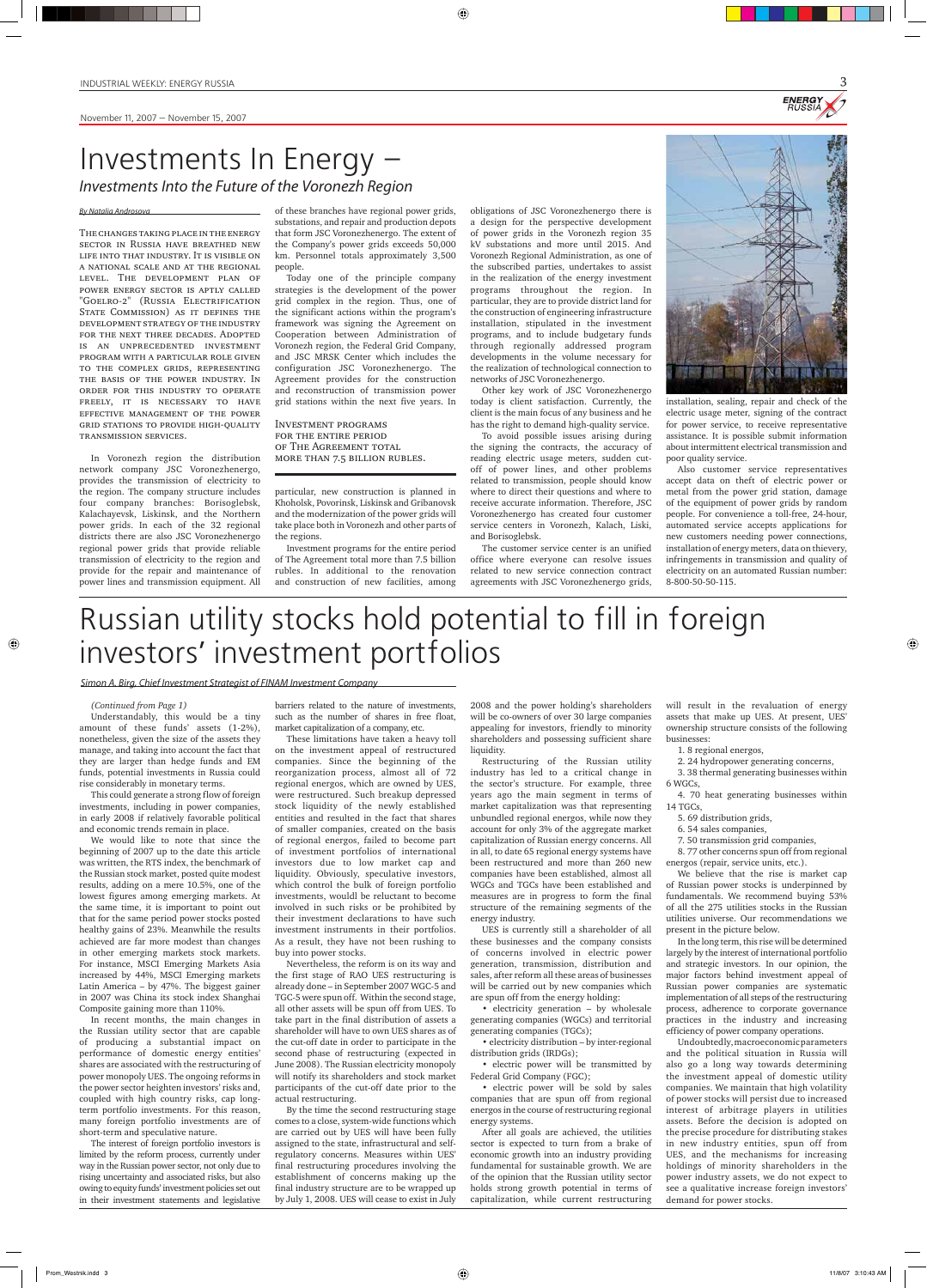*(Continued from Page 1)*

**- How does the market influence the controllability of the power industry supply system functioning reliability?**

Creation of the independent System Operator is one of the key steps to improve reliability. Today the Russian power industry features an effective system of dispatch management, precise distribution of functions and spheres of responsibility. The operative interaction between all actor of the power industry is adjusted: among them are power plants, networks, market organizations, as well as large consumers.

Thus the System Operator uses mostly market mechanisms to control the power supply system work. Today it is the only effective way as in liberal economy command methods are ineffective. Certainly, the System Operator has the right to apply administrative levers in the certain situations, but in very complicated ones, such as system malfunctioning. There are strict regulations concerning the methods. In daily work the methods of financial stimulation are more acceptable. And the fact that such methods have been found and are effectively used is one of the important results of the System Operator's activity.

Another point is that the reliability of the power grid does not in the least depend on the investments. Investments are the construction of new facilities, upgrading of existing ones. There are no investments without free market, there is no market without competition, and there is no competition without separation of activities. The separation of the business types is a platform for the investment attractiveness of the industry. Thanks to that fact, it is now possible in the power system to compete and earn money – to generate energy and to sell it off.

◈

If we want to make this new market grow, become stronger, we need time, certain conditions and serious work. The System Operator provides those conditions with its work: equal competitive opportunities, transparency, objectivity, precise adherence to the established procedures. Indeed, these procedures enshrined in great detail: a contract for participation in the electricity market covers about 700 pages. We restructured all business processes of the traditional dispatching control. Our aim was to maintain a reliable power system work within the liberal model of relations.

**- Why does the System Operator remain the state-owned company? Maybe it would be better to allocate some of its functions** 



#### **to the private companies?**

Owing to the significance of the function of the power management for the stability and development of the country's economy and its security, that would be a wrong step. Our main task is to ensure reliable performance of Russian UPS. Any commercial structure works for profit, which is only logical goal. But for an organization that conducts technological supervision over the power grid states, ensures its reliability and systemic development, a profit can not be an end in itself.

The state wants to be sure that those global goals rather than the short-term profit of the individual companies will always come first. The System Operator is free from commercial interests of the competition and, legally is restricted from power trading. This helps effective conducting all the necessary steps aimed at ensuring the power system reliability as well as the balance of interests of all industry participants. Due to the fact that the

System Operator is independent from private capital, the company makes and brings in to the governmental institutions reasonable suggestions concerning country's power system prospective planning. A capacity market is one of the effective mechanisms ensuring the balanced development of RAO UESR. We plan to introduce it quite soon. Since its launch it will be possible to stimulate economic development and operation of power generation capacity. The specialists of the RAO UESR Industrial Control have always been in public service. Today, we are working in favor of a new, economically driven state, and now we know how to meet challenges we face in market environment.

It's worth pointing out that the highest governmental officials were well aware of the role and importance of the System Operator. Recently, it was decided that until the termination of the re-structuring process of RAO UESR the State's share in the charter capital of the S.O.should be increased to 100 per cent. I recall that earlier it was 75 per cent plus one share.

**- At what stage is the stock transfer now?** Today, 70 per cent of the System Operator shares are owned by RAO UESR, 30 per cent belong to the State through the Rosimuschestvo organization. Incidentally, in the process, we were given the shares of one

of the leading scientific centers of industry – the Direct Current Research Institute NIIPT. The Institute is actively engaged in research and practical developments in the field of power systems reliability, so it was decided to correlate its intellectual potential with the possibilities of the System Operator.

**- From the Russian side the System Operator deals with the issues related to the possibility of the interconnection of the power systems of the RAO UESR with that of UCTE. What is the basis of the project and what will benefits the power systems interconnection bring to the participants?**

- The idea to interconnect the power systems of the European East and West has long been discussed, at least for three decades. Active development of integration processes in Europe was drawn more attention to this project. Originally courageous scientific idea has now turned into scientific and technical necessity. Now it is understood and supported by the

business community as well as politicians. Obviously, the latter fact is very important to implement a unique, unparalleled project, which will affect interests of the majority of the countries of the continent. As a result the world's largest interconnection featuring total capacity of over 930 GW and covering 12 time zones may be established. A research concerning the feasibility of the project was initiated in 2005.

The significance of the incorporated power system is obvious. First, the electrical connection is necessary for electric power trading. The development of the trade relations meets interests of all countries all over the continent. The electricity import from the CIS countries will serve the EU energy supply diversification strategy. Though the CIS countries have been showing strong growth in power consumption for several recent years, they still obtain some spare capacity available for export.

For Russia switching to joint operation with the European power systems means integration into the European market and the possibility to provide the national power supply companies with additional markets. Russia enjoy key role in the integration process. It is determined by several factors among which are vast primary energy resources, developed energy infrastructure, historical ties with neighboring countries, and common interests in major continental power project. One of the main tasks determined by the Russian Energy strategy for the period until 2020 is to create integrated power infrastructure in the European and Asian neighboring countries.

**- And how may this influence the former** 

**Soviet republics?**

- There is no doubt that Ukraine has special interests in such a power system interconnection because it is geographically located at the junction of two energy systems and the main transmission lines go through its territory.

Baltic States are members of the EU, but due to historical and geographical reasons their energy systems are still working within the frameworks of the Eastern synchronous zone. And the power systems interconnection is their only real opportunity to plug in to the power systems of their EU partners. Any other option involve the construction of new transmission lines, which would require considerable time and huge investment.

Taking into consideration the overall EU energy strategy, the power systems interconnection could become the basis for a new technological cooperation between Russia and Western European countries. This cooperation will improve the power supply reliability all over the continent. The advantages of the interconnection are obvious:

## Mutual Interests in the Field of Energy

Boris Ayuev: «The System Operator first of all applies the market mechanism for the power system control»

⊕

#### **The Sistemny Operator (System Operator) – Central Dispatch Control Directorate of the United Energy System was founded on June 17, 2002. The System Operator became the first company of a purpose structure, created within the framework of reforming the electric energy system of Russia.**

⊕

For the first time in the history of electric energy existence in Russia, the function of dispatch control was singled out as a separate company. It was a solution for the unique technologicalorganizational task: the existing three-level hierarchic system of the dispatch control has integrated modern economic mechanisms and incorporated technologies of centralized management, adequate to the competitive market. A new united system of dispatch control was created to work according to the precisely formulated economic algorithm of decision taking and fulfilling. The technological vertical line of management has adopted a new administrative framework and organizational unity. It is remarkable that organizational changes were carried out without affecting the reliability level of the energy system.

Simultaneously with the organizational reforms, there was going a radical modernization of the technologic component of the dispatch control system. New means of communication and hardware-software solutions were introduced. The System Operator is independent in its activities from subjects of the energy market, it pursues no direct economic interests in the competitive struggle of the generating companies. It is liable to the state and society for the secure operation of the electric energy system, and efficient in insuring the optimal balance of interests of the state and the market members in the sphere of electric energy, ponderabley contributing to the maintenance of energy-related security of the country. The main task of the System Operator is to guarantee the secure operation of the United Energy System (UES), one of the biggest power producing association in the world. More than 6,500 staff members of the System Operator in the Central Dispatch Control Directorate and 63 branch offices execute on the 24x7 basis the procedure mode management and provide the reliability of energy systems operation in the territory of 83 entities of the Russian Federation. The controlled subjects of the System Operator are located in 9 time zones

optimization of power plants efficiency; improvement of the electricity quality, and finally, the most important fact is that it creates a technological infrastructure, without which there would be no further steps possible to form a single Euro-Asian power space.

Power sector specialists, representatives of the regulatory bodies, and politicians understand that there is no alternative for the power system interconnection in Europe. The condition of its success is joint efforts in consistent and professional regulation of the technological, organizational and legal problems on the basis of equal partnership and respect of the interests of all stakeholders.

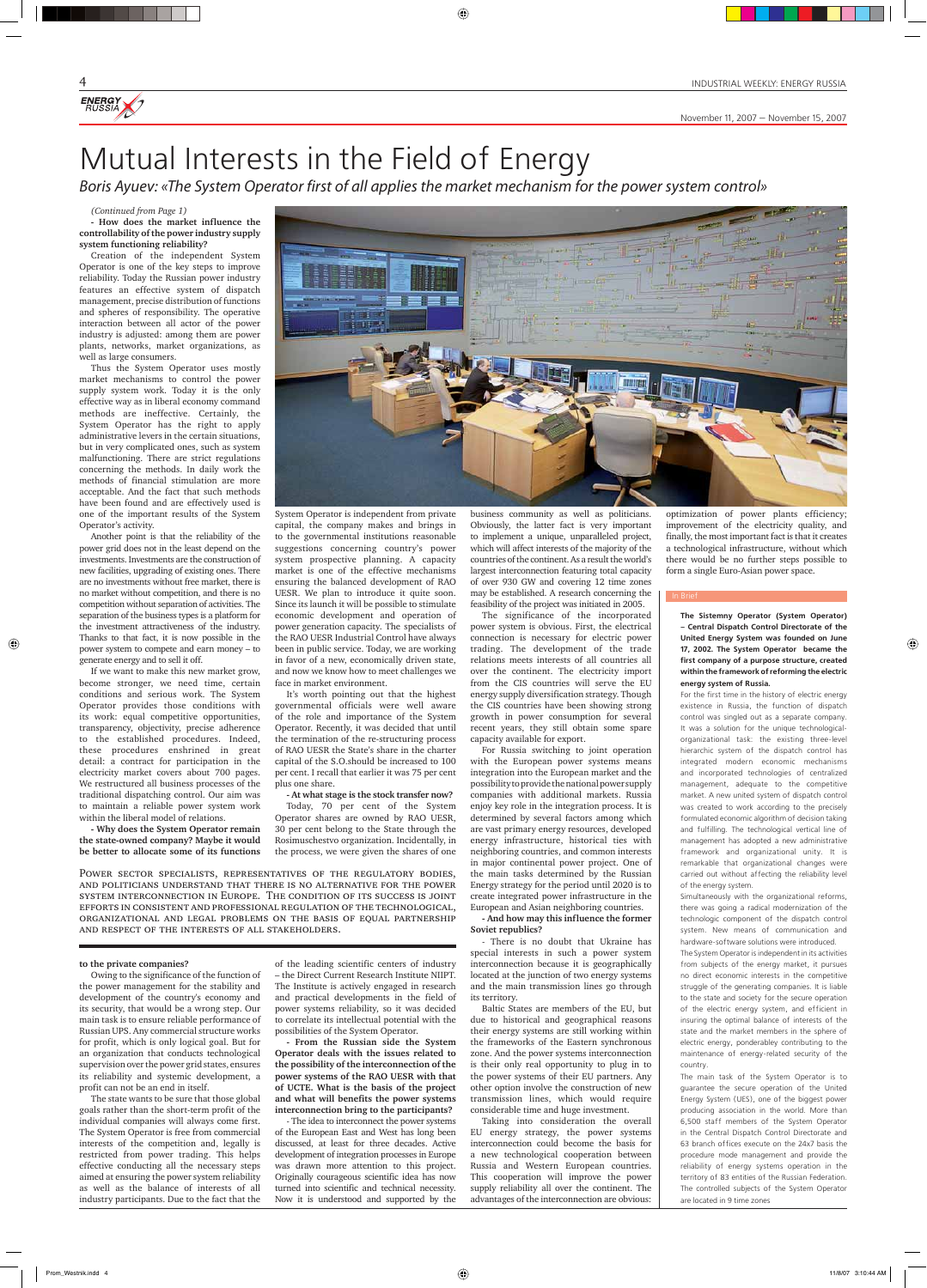**Vladimir Kimerin,**



**- What main trends do you think will dominate the world energy industry in the future?**

- I think, in the near future, the power industry will develop in two directions – energy saving and creating technologies of power generation from alternative sources. The industry will get advanced technologies as related research works will be boosted. The power industry will accelerate the new technological breakthrough. No doubt, it will become more efficient, environment friendly and less dependable from raw material resources.

**- What role do you think will Russian energy industry is playing in the world now and will play in the future?**

- Russia is one of the chief players on the global energy market as it has enormous natural resources. I think it will keep on playing this role increasingly integrating in the European Energy Area. Russia may become a kind of energy bridge between Europe and Asia. In this connection, exporting electric power will become very important as our country produces it at a quite competitive price. A united energy exchange will probably have to be created. The main task of the Russian power industry will, however, remain to meet the growing requirements of the Russian economy.

◈

**- Which potentials of the Russian power industry are used insufficiently and can become one of the backbones of its development in the future?**

- First and foremost, it is water power generation. We largely lag behind other countries by using water resources for power generation. Our nuclear energy that also has a large potential is developing slowly. Alternative energy sources – wind, tidal and geyser power plants – are not used almost at all. Unlike our southern neighbours, we pay little attention to solar energy, while, say, the Krasnodar Region has the same number of sunny days as Turkey that has solar batteries almost on every house.



⊕

#### By Yakov Polischuk

Russian Prime-Minister Viktor Zubkov signed order 1406-r on transferring shares of the High Voltage Direct Current Power Transmission Research Institute JSC to the registered stock of the SO-CDA UESR JSC. The deal on acquiring 100% of shares was over on October 22 and the NIIPT became the affiliate of the System Operator.

The St. Petersburg-based NIIPT JSC is the leading Russian electric power research centre. Its basic research objectives are works on providing reliability, stability and viability of Russia's UES, developing direct current and various conversion

systems, creating, introducing and functional testing automated monitoring, control and registration systems for power pools.

Under the power industry restructuring, its both material and intellectual resources are being redistributed. The scientificproduction base owned by RAO UES of Russia is handed over to industry target infrastructure companies at the final restructuring stage, which is only natural as the future of the Russian power industry largely depends on advanced scientific developments conducted by branch research institutes. The System Operator that is one of the main industry competence centres will get additional scientific potential needed to solve tasks of state importance.

'The efficient employment of the institute's potential will help the System Operator's solve its tasks. The latter will get a unique research base allowing conducting fundamental and applied researches and developing advanced technologies in order to maintain stability, reliability and viability of the Russian UES, its well-balanced development in market conditions,' said SO-CDA CEO Boris Ayuev.

#### **FILLER**

The High Voltage Direct Current Power Transmission Research Institute was set up in 1945 to solve problems of introducing direct current power lines and creating the country's United Energy System. Its main directions of activity are elaborating proposals, main

Russia has to consider all these factors. Indeed, our country has over a quarter of all world natural gas reserves, from 6 to 13% of world explored oil reserves and about on fifth of explored coal reserves. Russia has a great energy potential that should be efficiently used. To this end, however, a number of difficult problems should be resolved, namely export infrastructure development, raw material base restoration, attracting investments into the energy field, bridging gaps in technological progress particularly relating to the production and transporting of LNG.

> technical solutions and expert conclusions on the development of the Russian UES, management of its modes, maintenance of its reliability and stability; emergency control systems and automated power pool control and registration systems; technologies and equipment for high voltage direct and alternate current transmission lines and substations; transmission and converting of electric power; high-skilled personnel training.

> The institute's developments are protected by 1,000 author's certificates and patents. It was four times awarded state prizes. Its partners include the Moscow- and St. Petersburg-based Energosetproekt institute, St. Petersburg-based Eltekhnika CJSC, V.I.Lenin All-Russian Electrotechnical Institute placed in Moscow, All-Russian Electric Power Research Institute, etc.

## Brains of power industry NIIPT JSC became System Operator's affiliate

**Kirill Kryuchkov,**

CEO of Moscow-based Energotekh company

It is obvious that small sized energy that accounts for some 10-15% of all power generation in other countries play a far less important role in Russia. Though, the Russian small sized energy sector rapidly grows, its share in the total power generation output varies from 0.2 to 1% according to different experts. With that, Russia has real prerequisites for the development of this field. First, Russia lacks power generation

capacities and, judging by the growth rate of the Russian economy, this shortage will further increase. Significant investments proved, as a rule, by state guarantees are needed to modernize the existing facilities and develop them. Moreover, it takes 3-5 years to build a 'big' power plant. Small sized energy allows solving these problems much faster.

Second, up to 70% of the Russian territory has decentralized power supply and our vast country does not have a developed infrastructure allowing electric power to be delivered to remote consumers with minimal losses.

Third, the burnt associated oil gas would allow covering the deficit of electric power of it was used to produce it. Notably, the construction of 'large' power plants is not reasonable as there is too little gas for them and the payback time of such projects is long.

Fourth, small sized power generation is one of the ways to reduce risks industrial enterprises run due to the power industry liberalization. Taking into account the abovementioned reasons, it is obvious that the small sized energy should not be considered as a kind of promising technology overshadowed by the 'big' power industry. The small sized energy may and must become a backbone of the Russian power industry in the future.

#### **Vladimir Shkatov,** Deputy CEO of ATS NP



**- What main trends do you think will dominate the world energy industry in the future?**

- The energy industry will remain one of main factors determining the economic development of all countries in the world in the foreseeable future. The main global energy trend now is the increasing consumption of hydrocarbons given that oil and gas reserves may lower in the coming 10-15 years. It is obvious that hydrocarbons will not be replaced or considerably pushed out by alternative energy sources. This will result in the more aggressive competition among consumers of energy resources and increase in investments in new fields. Supplier will have to strengthen their cooperation. At the same time, the energy intensity of the global economy will decrease and more attention will be paid to renewable and alternative energy sources.

Against the background of this global trend, local processes are going on. For example, part of energy flows is redirected from the West to the East towards growing economies of South-Asian countries.

**- What role do you think will Russian energy industry is playing in the world now and will play in the future?**

Perhaps, Russia will have to raise energy resources production and export. Most analysts say Russia will remain one of the world energy leaders in the coming decade.

#### **Alexander Mosckalenko,** President of G.C.E. groupz

**- What main trends do you think will dominate the world energy industry in the future?**

- 'To burn oil is like to burn banknotes in a stove', said great chemist Dmitriy Mendeleev. But despite his reproach, hydrocarbons will dominate the world energy market in the first quarter of the 21st century. At the same time, the role of alternative fuel chiefly represented by hydrogen will increase.

I mean not only fuel for power stations. Under certain conditions, hydrogen can replace natural gas. It can be produced by means of sea water electrolysis and, thus, it is almost inexhaustible unlike oil and gas. The Earth has large reserves of natural hydrogen, too.

Obviously, nuclear energy becomes increasingly important. Despite public fears, it is a serious alternative that is very environment friendly. Solar and wind energy will not develop so rapidly as hydrogen and oil-and-gas sectors.

**- What role does the Russian energy plays in the global scale and which of its potentials are used insufficiently?**

- Already now, Russia is one of the leaders by hydrocarbon reserves, namely oil, gas and coal. It is impossible to overestimate the role of our country in the world nuclear energy development as we have respective

technologies. The USA, Russia and France are fiercely fighting for the right to build nuclear power stations in Iran and China, provide them with fuel and utilize their nuclear wastes at a good price.

Being a kind of bridge between Asia and Europe, Russia does not use its energy resources transport potential in full. It concerns both oil and gas pipelines and power lines and chiefly in respect of eastern regions of Russia. Though, it should be told that it is power intercontinental lines that allow the quickest maneuvering among countries and continents.

**- What role do you think will Russian energy industry play in the world in the short run? And in the long one?**

- When developing hydrogen energy, we will have to transport hydrogen fuel. Russia's geographical position gives us all chances to transport this exotic fuel in the future.

As for 'the day after tomorrow'… The energy of most stars results from thermonuclear reactions when hydrogen turns into helium. The moon is rich in helium, the idea of which employment is becoming more and more popular. Possessing thermonuclear and space technologies, Russia can become a leader in this sphere. In addition, geothermal resources and unique experience in boring extra-deep holes can be our advantage in producing such an alternative fuel as terrestrial heat.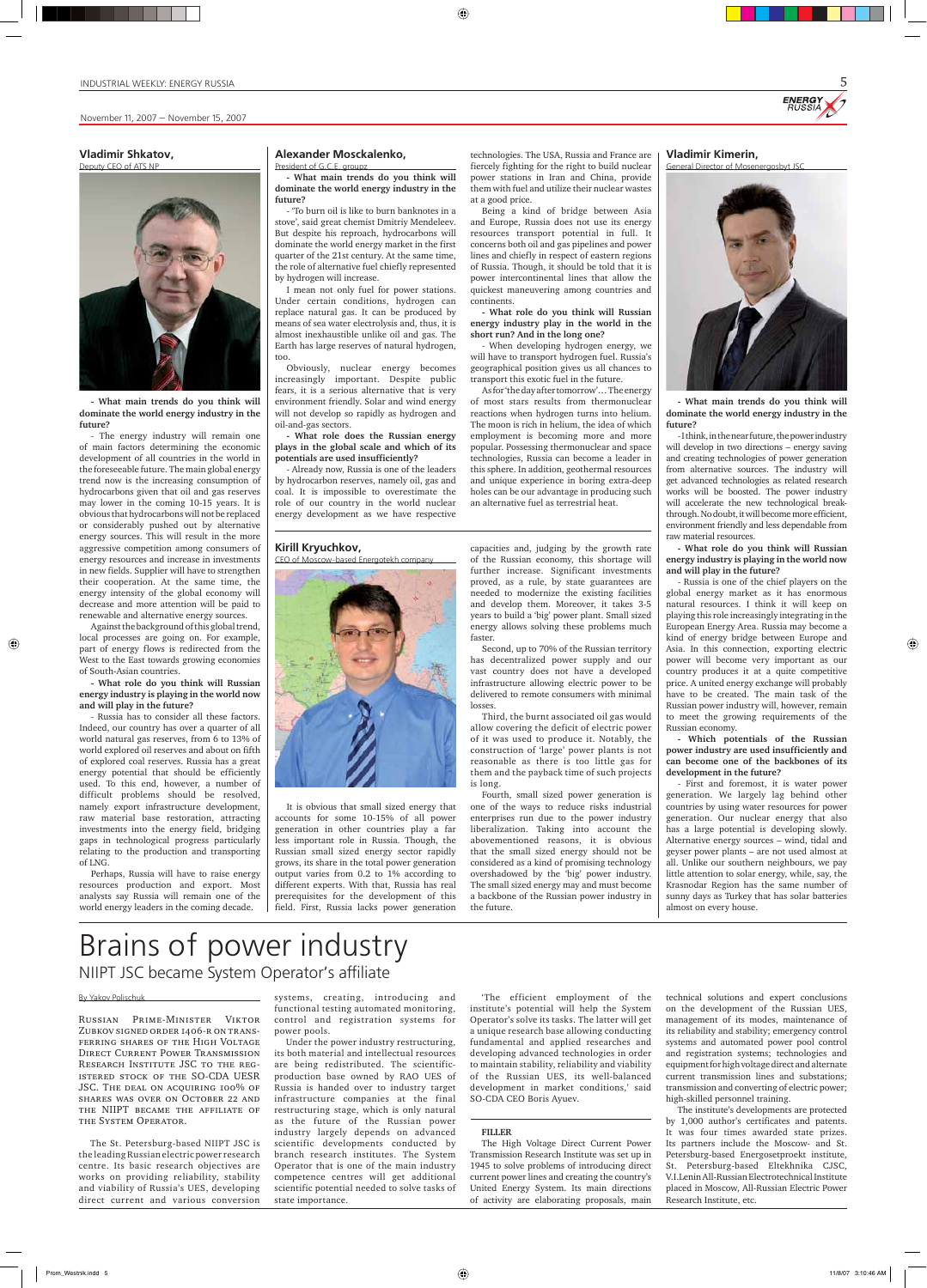November 11, 2007 — November 15, 2007

# ENERGY HORIZONS OF SIBERIA

⊕

OJSC Territorial Generation Company No. 11 (TGC-11) attracting investments

to develop energy systems of Siberia's two key regions?

#### By Ivan Bobrov

ENERGY

Established in August 2005 while restructuring RAO United Energy Systems of Russia (RAO UES), TGC-11 is presently an enterprise successful in completing all the operational missions and capable of attracting large-scale investment flows to upgrade regional energy systems. Bounding generation facilities of the Omsk and Tomsk Regions, OJSC TGC-11 is considered one of the Siberia- largest heat power companies. The company managers 5 heat power plants and 2 boiler plants. OJSC TGC-11's overall electric capacity totals 2,026 megawatt (MW), heat  $\overrightarrow{c}$  CAPACITY – 8,241GCAL AND THE LENGTH of heating networks exceeds 800 km. The company's plants produce 60% of electric energy and 75% of heat power in the Omsk Region and 45% of electric energy and 90% of heat power in the Tomsk Region. OJSC TGC-11 paid taxes of over RUR 1.3 billion last year.

TGC-11 is currently launching a new stage of development. The company has carried out a shift to the common share on November 1, 2007, which allowed integrating regional divisions and establishing new ones to attract investments necessary for large-scale upgrade of the energy infrastructure. Its principle directions are as follows: to mount new generating sources, to increase output of heat and electric energy, reconstruct operating plants, upgrade and refresh equipment by advanced technology and develop heating networks. Demand for heat and electric power is constantly increasing: 2006 registered a 5% jump of electric energy consumption in the Omsk Region and a 6% rise in the Tomsk Region. The long-term forecast indicates the trend to persist. Meeting the demand by economy the company boosts development of the regions considerably.

◈

OJSC RAO UES of Russia Board of Directors approved the OJSC TGC-11 investment program on October 26, 2007. The Omsk region has the two priority lines of investment programs on thoroughly upgrading the TETs-3 (Russian acronym for Heat Power Plant No.3) and completing construction of TETs-6. The lion's share of assets necessary for carrying out of the above projects is expected to feed the company owing to IPO and an additional

emission estimated at RUR 8 billion. The TETs-3 equipment in Omsk will undergo gradual upgrade by the advanced and highly efficient steam-and-gas units (combined-cycle plants) within the coming years. The first stage is to mount 2 combined-cycle plants both totaling 120 MW and 96.5 Gcal. The will enter operation in 2011. The second stage is projected to launch three power plants summing up 90 MW and 207 Gcal. The work will be complete by 2015.

The TETs-6 first power unit in Omsk, designed to be the most advanced and hightech coal-fired electric power-plant behind the Urals, generating 285-335 MW and 385 Gcal, will enter service in 2012. The plant will operate the above-critical parameters of steam. Full utilization of ash and slag refuse is designed to serve in producing building materials, which is part of TGC-11's environment protection program. The company intends to utilize ash and slag dumps completely at the operating coal power plants, too. Two facilities are expected to process 260,000 t of ash a year by 2009, thus, the 1-million-inhabitant Omsk will get both better environment and valuable raw for the construction industry.

As a result of 7 months of 2007 coking coal extraction volume in coal sector increased by 8.7% as against the same period of the previous year (from 37.7 Mio in 2006 to 41 Mio in 2007). If coal market conditions are good and there are no problems with transportation, such extraction growth rate can hold good over the whole year.

The Tomsk region is already carrying out two projects of the TGC-11 investment



program. A new boiler of the Peak and Reserve Boiler Plant (PRK) of Tomsk is entering service to substitute obsolete facilities of the Siberian Chemical Plant scheduled to shut down its reactors in June 2008. The launch of PRK's new boiler became a first-turn project of the investment strategy by OJSC TGC-11 in the Tomsk region. The No.1 – KB GM-140 150H

(ZiO) new boiler will produce 120 Gcal per hour. The second boiler of similar parameters will feed PRK in late 2009.

The second investment project of the company in the Tomsk region is to mount a T-50 50-MW turbine at the Tomskaya GRES-2 (hydro reactor energy plant), which will increase the plant capacity by 20% and allow producing 106 Gcal while generating electric energy. The project will provide new districts of Tomsk, Vostochniy and Solnechniy, where the local authorities plan to launch up to 1 million sq.m. of living quarters.

In OJSC TGC-11 they mention that while performing their own investment program, the Company stakes on using the most promising innovation technology in the heat and electric power energy sector. The development strategy, used by OJSC TGC-11, will give a strong growth impulse for science intensive branches of industry, including in Omsk Region, due to using science, industrial and technical potential.

According to the plan on reforming the power branch, RAO UES as the natural monopolist will stop existing in summer 2008. It will be replaced by a new energy management structure of Russia, where a considerable role will be played by selfadjustable companies. The introduction of this structure has already begun. In particular, the Siberian Power Association was established this spring in the Siberian Federal Region as an integrated coordinating center, called upon to connect all the levels of responsibility "authorities-owner-customer" within the federal region. TGC-11 Director General Sergey Kozhemyako was elected President of Association.

◈

"Pwrformance of large-scale investment programs in the sector is possible only in tight partnership between power engineering experts, authorities, publicity, business," emphasizes Sergey Kozhemyako. "We don't forget that primarily we are socially responsible for power supplies of our vast territories against the state and publicity. When the sector's selfadjustable companies start operating those worried about the power industry future will receive an exact signal signifying that after RAO ceases to exist management of the key live-providing branch won't suffer. Further more, I'm sure the new system of management will open new horizons for the energy sector, ensure exact links and effective coordination of all participants in the market. Mission of the Siberian Power Association we see in such a way."

Coal mining sector review

#### Denis Goreev, IC FINAM analyst

Coal sector index grew approximately by 15% during recent 9 months and virtually the whole growth took place in the third quarter of 2007. Investors' interest in the sector companies' shares is evident – coal prices rise so we can expect high income following the results of the year. Year end index anticipation is 20%. Domestic coal allocation volume has also increased by 8.9% for 3 quarters in 2007. Main consumers here are ferrous metallurgy and chemical-recovery enterprises. Coking coal concentrate prices began rising in the first and the second quarter of 2007 and continued this trend in the third quarter. In comparison with 2006 average growth rate made up 7- 10% and it can grow more, because of an increase in metallurgy and chemical-recovery enterprises demand. Thermal coal prices at foreign markets went up by 5% on an average as compared to the year of 2006. The main reason is the problem regarding transportation of Australian coal to foreign markets. If the situation doesn't change, coal prices will continue rising.

Coking coal production volume in Russia made up 19.82 Mio tons as a result of first 7 months. That was 5% more than for the similar period of the previous year. Russian coke and semi-coke export volume in January-July of 2007 in comparison with the similar period in 2006 was multiplied by 2.5 times rising from 734.7 thousand tons to 1.84 Mio tons. Principal consumer of Russian coke (and coking coal) is Ukraine having a strong shortage of these raw materials. The demand will have been high until the end of the year, so Russian companies have a good chance to collect high export revenue.

Sakha Republic (Yakutia) coal assets auction sale became an important event in the sector. There was only one lot –



68.86% of "ElgaUgol" and 75% minus one vote of "YakutUgol" ("Mechel" already has 25% plus one vote of it). This lot also included 320 km of an unfinished Ulak-Elga railroad. Because of an absence of ArcelorMittal - a principal rival to Mechel, the latter won the auction easily. Starting price increased at 27% during the auction. Now the winner can provide it's facilities with a sufficient amount of coking coal as well as expand its export to APR-states, which now experience an increase in demand for coking coal and its concentrate.

At the very end of the quarter Raspadskaya OJSC announced its interim financial results for the first six months of the year 2007. Raspadskaya showed an increase in revenues by 55% (from \$218 Mio to \$339 Mio) as compared to the similar period in 2006. Net profit increased by 77% this year (from \$51 in 2006 to \$90 in 2007). The reasons are the same - production and sales growth as well as good domestic and foreign markets conditions.

Investors should pay attention to Raspadskaya shares. The securities have good growth potential (also due to a merger with Uzhkuzbassugol). Fair value of Raspadskaya shares shall make up approximately \$4.49. So our hint is – "buy".

"Belon" is a company which shares also deserve attention. The company plans a serious investment program, so it will have a positive effect on its financial and production results in future. According to industry average financial ratio a share of "Belon" costs approximately \$65. The hint is – "buy"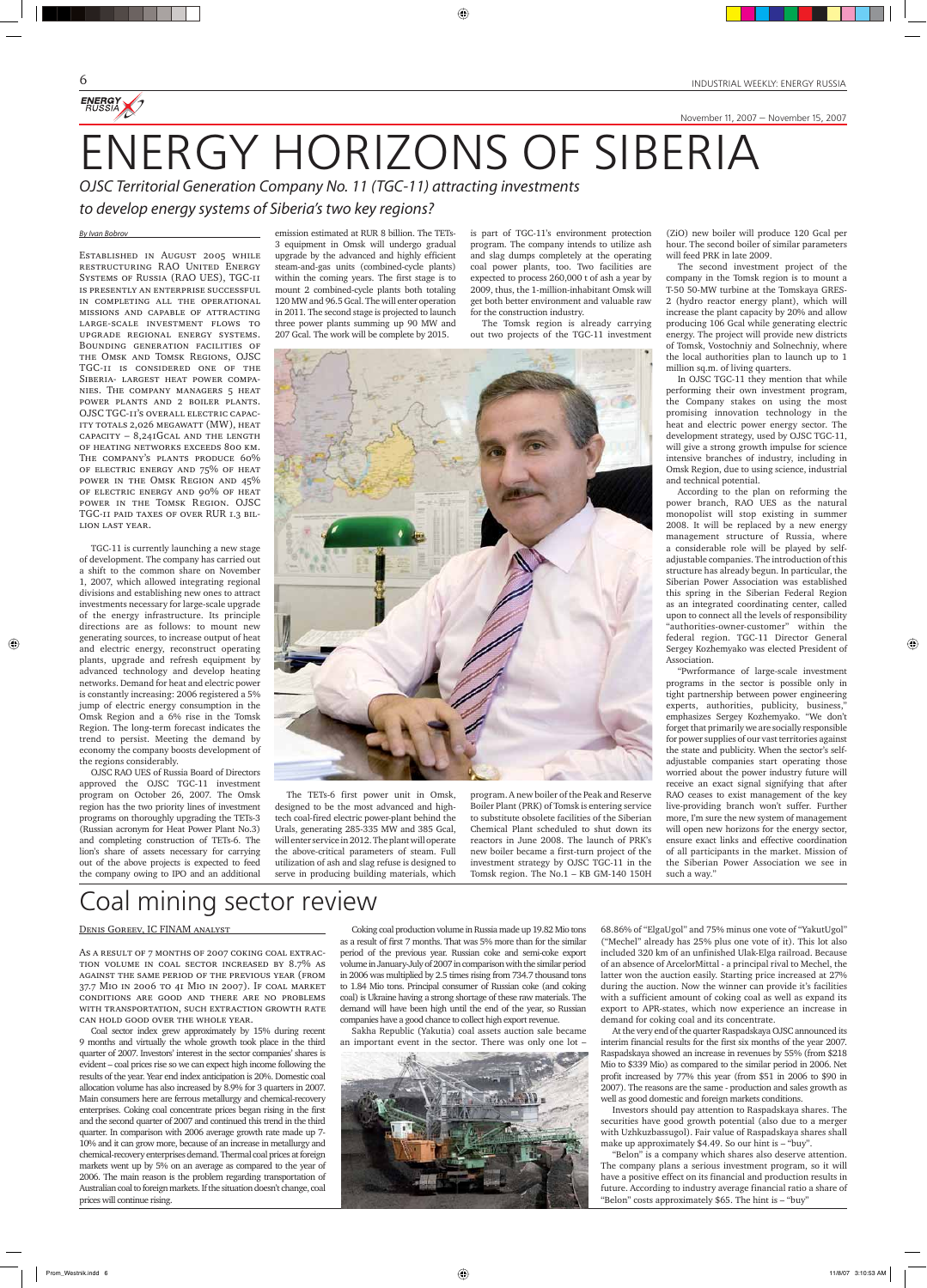#### By Lidiya Barkhatova

 $\bigcirc$ 

The Volga Interregional Distribution Company open joint stock company was registered in the city of SARATOV ON JUNE 29, 2007. THE NEW company comprised the Volzhskaya IDC (the Saratov, Samara and Ulyanovsk regions), Mordovenergo, Orenburgenergo, Penzaenergo and Chuvashenergo. The Volga IDC transports electric power for almost the whole Middle Volga and Orenburg regions.

The Volga IDC operates in 7 regions with their total area equaling 412,000 sq.km and a population of over 13 million. The total effective power output of all companies entering the Volga IDC reached 60 billion kWh. The total length of its power transmission lines is over 220,000 km. The company's management structure has been already created. The Volga IDC received control over the Volzhskaya IDC, Mordovenergo, Orenburgenergo, Penzaenergo and Chuvashenergo OJSCs. A system decision was taken and implemented to subdue all regional network companies to the Volga IDC by vesting the latter with a sole executive authority. Enormous work has been done to take an inventory of DC and IDC's rights and financial obligations as of June 30, 2007.

In early 2008, General meetings of shareholders of the Volzhskaya IDC, Mordovenergo, Orenburgenergo, Penzaenergo and Chuvashenergo. It will be decided how to integrate these companies into the Volga IDC. And it is planned to finish forming the Volga IDC united operation company with regional companies as its branches by April 2008.

The operating company allows raising



management efficiency and managers' responsibility for all production and economic results. The Volga IDC has a good operational experience as the Volzhskaya IDC. It has already passed the forming stage, fully adjusted corporate processes and methods of interaction with regions.

When the restructuring is over, shares of regional network companies will be converted into shares of the Volga IDC. This is a serious advantage for shareholders as the capitalization of a large interregional company will be much higher than that of separate regional distribution network companies. Thus, the price of shares

#### will increase, too.

Independent evaluation companies have already started their work in order to determine the shares conversion index. By the middle of 2008, the Volga IDC's shares will be brought to Russian stock exchanges, which will also raise its capitalization and dividends of shareholders.

One of the main objectives of restructuring is to enhance the reliability of power supplies and develop regional power grid systems. A new large united grid company will allow attracting considerable investments on beneficial conditions in order to build new and renew the existing grid facilities.

# **ENERG**

7

## Volga IDC OJSC We present one of Russia's promising energy companies

VIEW

#### **Boris Kuzyk**

#### **- What main trends do you think will dominate the world energy industry in the future?**

- If 'the future' means the first half of the 21st century that is foreseeable for strategic forecasting and planning, the main trend is a gradual transition from hydrocarbon to alternative energy, hydrogen technologies and fuel elements. The rapidly growing demand for energy carriers (especially in intensively developing countries), predetermined limit of traditional (mineral fossil) energy sources, constantly growing prices for them, global environmental threat, geopolitical instability and other factors are considered leading foreign countries to determine their long-term



energy strategy.

#### **- What role do you think will Russian energy industry is playing in the world now and will play in the future?**

◈

- Russia was, is and will be for some time the key player on the global energy market. But it should give up the role of oil-and-gas donor and become an advanced innovation energy superpower. To this end, at least two conditions should be fulfilled. First, it is necessary to correct the Russian mentality and the change attitude towards the development and rational usage of our raw material resources. Second, we should institutionally (administratively, legally, financially and technologically) support the development of Russia's alternative energy industry basing on renewable energy source as one of the most important objectives of the Russian energy policy for 2030-2050.

#### **- Which potentials of the Russian power industry are used insufficiently and can become one of the backbones of its development in the future?**

- I think the potential of small sized energy (cogeneration power units with an electric and heat capacity of up to 10MW and power station with a total capacity of up to 30MW) can be one of them. Let us remember that from 50 to 70% of the Russian area inhabited by 20 million people lack the centralized electricity supply. These consumers can be provided with electric power and heat only by means of small sized energy, which is vital for autonomous power supply especially in emergencies as well as in remote, hard-to-reach and underdeveloped regions. First, the point is that the system of distributed energy production should be created in Russia and provided with cogeneration and tri-generation (electricity, heat/ cold and pure water) power units with fuel cells, which capacity varies from hundreds of kW to several MW. Secondly, I mean integrated power units with a capacity from 5 kW to several dozens and hundreds of kW based on renewable energy sources (solar and wind) featuring a hydrogen energy accumulation cycle. And finally, thirdly, I mean small nuclear power plants that can produce both electricity and hydrogen – alternative ecofriendly fuel and energy carrier. Generally speaking, it will be the nuclear/ hydrogen energy.

#### **Vladimir Khlebnikov,**



**- What main trends do you think will dominate the world energy industry in the future?**

- The world will need more and more energy including electric power for its development – this will be main global tendency. Experts say the power demand may double by 2030.

Owing to growing oil prices, coal energy will become the most popular. Presently most of developed countries generate 40-50% of their energy from coal and this figure is expected to increase as coal is quite cheap. There remains a chief problem of coal generation – to increase the efficiency factor of coal units from 39-44% to 55-56%. Germany is already conducting researches in this direction.

Another problem to be solved is air pollution and greenhouse gases. I think a lot of efforts are needed to eliminate these side effects of coal generation.

In my opinion, the role of nuclear power plants that are undeservingly relegated to the background will increase. I suppose we will see the development of nuclear energy, not so rapid as it was in the middle of the 20th century but considerable. Completely different technologies will be used. For instance, a power unit with a fast breeder reactor is being constructed at the Beloyarsk NPP. To my mind, there will be a breakthrough in nuclear energy technologies.

As for renewables, hydropower will remain the primary source. Russia has one of the highest potentials for its development. The problem is how to minimize electric power losses when transferring it from Siberian hydropower plants to the central part of Russia.

Other kinds of power generation will be developed, too. I reckon wind power generation will gain momentum by 2015. Solar and tidal generation will be developed in the local scale. By the way, the tidal power plant started its operation in the Kola Peninsula this year.

**- What role do you think will Russian energy industry is playing in the world now and will play in the future?**

- We seriously lag behind in terms of technologies. But the current investment boom can help us regain lost positions. It is still early to speak about the export of electric power as it is represented only by transfers via the Ukraine. Although, everything is possible. Economic feasibility will determine everything. By 2011, the market situation in the field will become clear. Thus, we will see whether it is profitable to deliver gas and generate electric power and export it.

**- Which potentials of the Russian power industry are used insufficiently and can become one of the backbones of its development in the future?**

- First and foremost I should mention coal generation. If the problem of coal standardization was resolved by the state, we could develop coal energy rather seriously and on a competitive and economically feasible basis. Unsolved standardization issues much hinder the development of this sphere.

**Vladimir Kiryukhin,** 

⊕



**— In your opinion what are the principal developments in the global energy sector in the future?** 

— I am certain that the major development will be the diversification of the energy business sector. Diversification will help the largest energy holdings to make their business more flexible and to remove a considerable part of the risks that emerge in the modern world energy sector.

**— What role does the energy in Russia play today and what role will it play in the future in the framework of world energy?**

— Without a doubt, energy plays one of the vital roles both today and tomorrow. It has to do first of all with both a great resource potential and the particular geographical position of Russia.

**— What are possible sources of energy in Russia that are used insufficiently and could become tomorrow one of the cornerstones of the power sector development?**

— The possible sources of energy are nuclear power and hydropower.

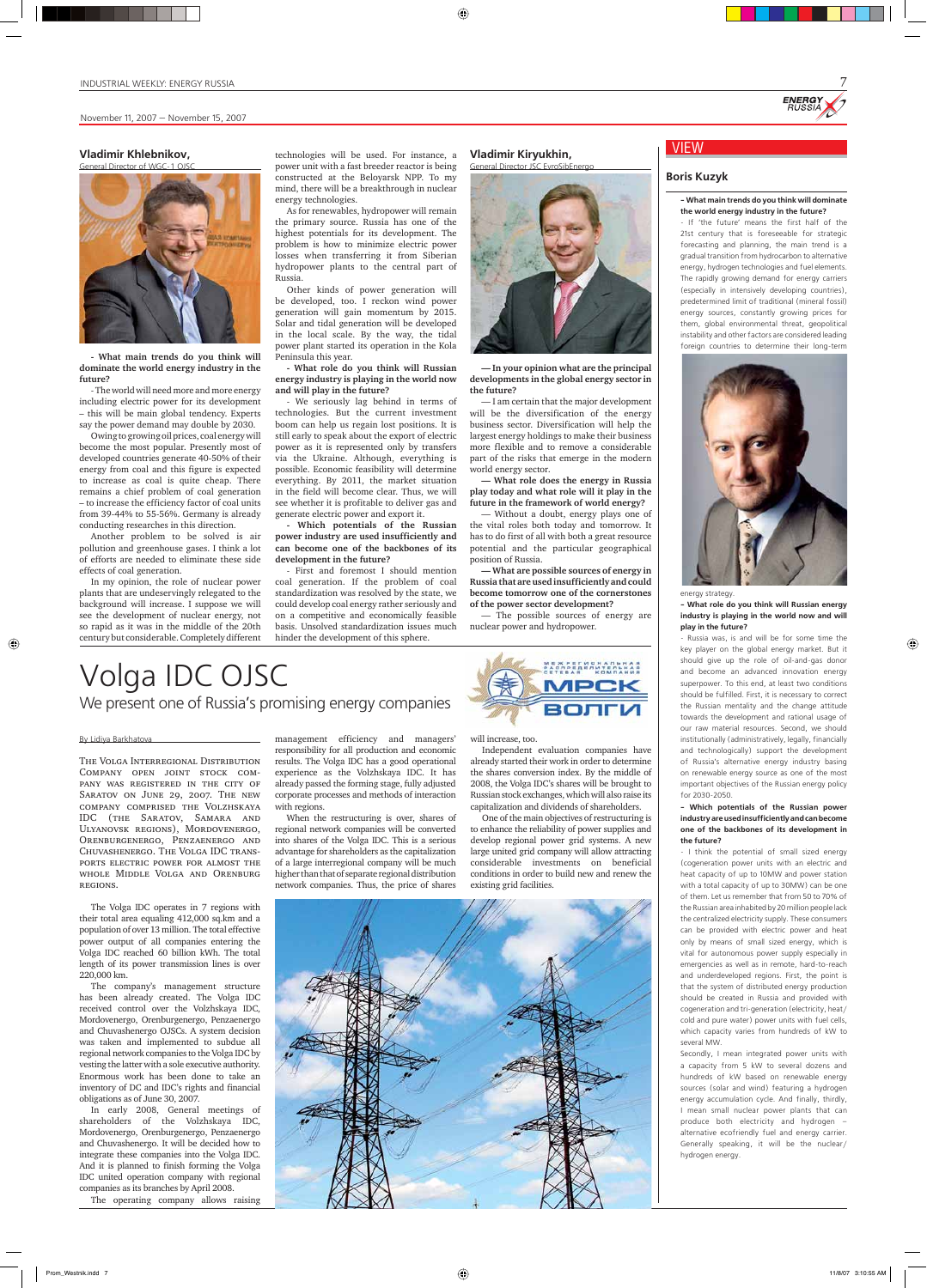INDUSTRIAL WEEKLY: ENERGY RUSSIA

November 11, 2007 — November 15, 2007

Russian electric-power industry reform model<br>Russian electric-power industry reform model

 $\bigoplus$ 

#### Saakyan Yury Zavenovich Director General Institute of Natural Monopolies Research

8

ENERGY

Electric power industry deregulation is a difficult natural monopolies reform procedure. In view of specific features of the industry which has all production, transmission and consumption processes inseparable, its reform process is virtually an economic way of separating a whole physical process.

Russia imported an electric power industry reform ideology from the western community, which had already begun a reforming process. That is why the reform model in Russia is similar to the ones in Great Britain, USA, Australia and other "western" countries. Organizational structure of Russian electric power industry before reforming and its target model are on Fig. 1 and Fig. 2 respectively. Nevertheless, the

**Ministry of Energy (Minenergo) Central monitoring control JSC RAO "UES Russia" St. Petersburg NPP Corporation "Rosenergoatom" 8 Nuclear Power Plants High-voltage networks > 330 kW SC-stations (TPP>1GW HPP>300MW) 34 regional JSC "- energo" 38 regional JSC "- energo" JSC "Irkutskenergo" JSC "Tatenergo" Regional Energy Nuclear Energy Ministry (Minatom)** 52.6% 100% 100% 100% **100% 100% 100% 100%**  $\times$  51% **100%**  $\times$  51% 0% 100%

**Commissions**

**FEC**

Fig. 1 Electric-power industry organizational structure 2000.



| <50% | $>50\%$ | >75% |
|------|---------|------|
|------|---------|------|

Fig. 2 Organizational target model of Russia electric-power industry.

initial conditions, background and aims of the reform in Russia were fundamentally different so that predetermined an especial course for Russia.

The first distinguishing feature of Russian electric power industry reform model in comparison with western ones is the initial structure of the sector. In as big countries as Russia (e.g. USA, Australia, Canada), electric power industry was historically built as a local monopoly. It means there were no stateintegrated energy monopoly and no integrated power supply system as a consequence. Both state and private companies provided energy for fixed areas (e.g. approximately 3000 companies of that kind in the United States). Like many countries with state-planned economy USSR developed its electric power sector using a set of large-scale integrating procedures (from

separate regional-level power supply systems to integrated regional systems and further to a completely integrated state power supply system). Such structure determined specific features of its future performance within the frame of vertically integrated model (state monopoly) . The process of integration led to the numerous cross-system ties even between distant regions, so the result was the biggest in the world power supply system which even allowed using an energy-consumption peak displacement effect in different time-zones. Such an organizational model of the sector ensured power supply reliability and costs minimization due to savings because of the system scale.

Local monopoly model in power supply sector possesses fewer positive effects, than an integrated state monopoly does. First of all, cross-system ties insufficiency makes conditions for low reliability of the power supply system; second, a large scale effect could not be fully implemented within the

frame of regional power supply systems.

That's why countries with local-monopoly shaped power supply industry set a goal to switch over to market relations in the sector by integrating local markets and increasing free power-flow between regional power supply systems. In case of reforming an integrated state monopoly system disintegration and loss of advantages, that a local monopoly did not possess, are unavoidable. In other words, a large scale effect increased can be seen when switching from a local monopoly over to an integrated market, and, otherwise, the effect is lost when reforming an integrated state company. A liberalization of the sector initially built as a local monopoly in most cases is of higher effectiveness in comparison with an integrated state monopoly reforming process. Therefore countries with an integrated state monopoly (e.g. France) oppose power supply industry liberalization. Russia is the first country in the world to experience whether market is able to recover losses regarding to the large-scale effect disappear.

The second feature of Russian power

supply industry reform is its aims and their transformation. According to the Russian Federation Government Resolution "On Restructuring the Electric Power Industry of the Russian Federation" the aims of the reform are "provision for economy and social sphere stable performance and development; energy production and consumption effectiveness increase; reliable and stable power supply for consumers; cost-effective satisfaction of a solvent demand for electric and thermal power in the short and long term." Thus the reform had its aim to successfully perform as a sector of national economy. And the reform itself should have become a condition that the sector would perform this function.

The reason for such an approach was a crisis in Russian power supply industry in the 1990's. After the collapse of USSR a demand for electricity in Russia declined by 30% and under such circumstances the process of capacities renovation almost stopped. Year after year fixed capital depreciation had been increasing; it came up to 50-60% in the late 1990's. When in economic crisis the sector had to live under non-payment and barter conditions. Such situation made capacity renovation process impossible. Alongside with other natural monopolies electric power supply industry became one of stabilizing factors for Russian economy. Sector services rates grew slower than prices on manufactured products (in 1991-1997 electricity price rise index was 1.3 times lower than commodities price rise index – 11.1 and 14.3 thousand times respectively. Therewith in the mid ninetieth distributed electricity payment share sank to 50%.

So, the tasks for the reform at that time were both to way out crisis and non-payment problems solving. The reform seemed to be a single solution to the problem indeed. For example: in Great Britain a main unofficial aim for the reform was to eliminate electric power supply industry donation to coalmining sector.

◈

Since 2000 electric power industry got stabilized. It was resulting from general economic stabilization in the country as well as anti-crisis plan implementation. In 2000- 2001 JSC RAO "UES Russia" almost got nonpayments back.

The reform itself began in 2003. By that year Russian electric power supply industry almost overcame the crisis and nowadays the reform has some other aim. That's why reform effectiveness evaluation is rather difficult. It was to be aimed at solving other problems initially.

Today the first task is reducing power capacities deficiency through attracting thirdparty investments in major construction work and development. Therewith not a single country reformed its electric-power supply industry with an aim to eliminate power capacity deficiency. On the contrary, the most countries started their reforms having an excessive power capacity reserve, which was a result of rate-setting in accordance with a rate of return. And the experience showed that a risk of insufficient investment is most dangerous for the liberalization process in the sector.

◈

Results of Russian electric-power supply industry reform

Now, a reforming process in Russian electric power supply industry enters a final phase:

- Almost all Regional Generating Companies (Russian abbreviation 'TGC') and Whole Generating Companies (WGC) are formed and most of them got new private strategic investors (including such foreign companies as: E.ON, Enel, Fortum);

- Federal Grid company, inter-regional grid companies and System Operator (SO) are established;

- Market infrastructure is built, system service, power capacity and derivative financing documents markets are at a prelaunch stage;

- JSC RAO "UES Russia" will have been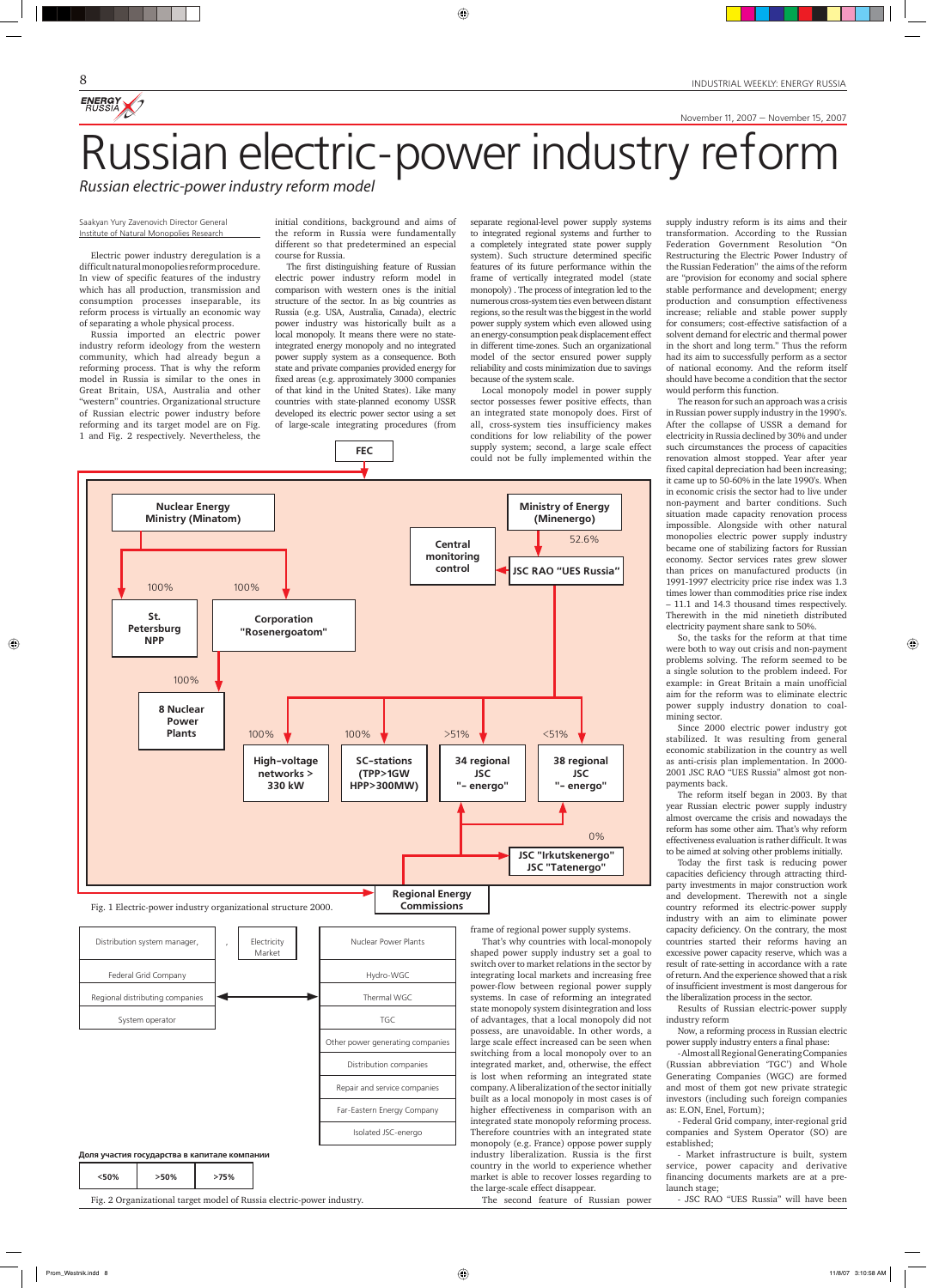#### INDUSTRIAL WEEKLY: ENERGY RUSSIA

#### reorganized on 01 July, 2008.

◈

According to the target reform model a competitive relationship system in power generating sector, distribution and service segment will shape a pricing policy in electric power supply industry to mobilize all resources needed for renovating its fundamental assets, effective sector performance and making the sector a cost-effective business to force its future development through private investing.

One of the mid-term results of the reform is the increase in investment attractiveness of the sector. It caused the rise of generating companies' capitalization and even profile investment funds appeared on the market (Fig. 3). 7 of 20 designated IPO's were held. These attracted approximately \$11 bln to implement large-scale investment programs. Including share sales it makes more than \$19 bln.

Additional considerable investment in Russian electrical power supply sector gave an impetus to related branches of industry development processes. Particularly longterm investment programs for generating and grid companies are set including requirements for equipment which enable power supply engineering companies to schedule their development activities and attract credits due to long-term contracts they have.

Despite of these positive trends in power supply system reforming process, it is necessary to point out some risks.

Russian power supply system reforming risks

Though the reform hasn't reached its target station, it is possible to pick out a number of risks. The most dangerous among them are insufficient investing and monopolization risks. As mentioned above, insufficient investment risk is one of the unsolved sector



- including a share after JSC RAO "UES Russia" reorganization and assets swap transaction closing \*\* - target structure is not formed (first phase of reorganization is finished)



| OFK/TFK            | <b>Pincipal shareholder</b><br>(shareholders)     | Core owner<br>share, % | <b>Gas supply</b><br>share JSC<br>"Gazprom",<br>% | Coal supply<br>share JSC<br>"SUEK", % | <b>Merger</b><br>company<br>share in fuel<br>balance, % |
|--------------------|---------------------------------------------------|------------------------|---------------------------------------------------|---------------------------------------|---------------------------------------------------------|
| OFK-1              | JSC RAO "UES Russia"                              | 91,7                   | 55                                                | $\Omega$                              | 50                                                      |
| $OFK-2$            | JSC "Gazprom"                                     | 55*                    | 30                                                | $\Omega$                              | 22                                                      |
| $OFK-3$            | <b>MMC Norilsk Nickel</b>                         | 78,9*                  | 82                                                | 35                                    | 60                                                      |
| OFK-4              | E.ON                                              | 70                     | 13                                                | 100                                   | 30                                                      |
| OFK-5              | <b>JSC RAO "UES Russia"</b><br>Enel               | 50<br>30               | 62                                                | $\Omega$                              | 32                                                      |
| OFK-6              | JSC "Gazprom"                                     | $52*$                  | 71                                                | 44                                    | 49                                                      |
| $TTK-1$            | JSC "Gazprom"<br>Fortum                           | $52,2*$<br>25,5        | 83                                                | $\Omega$                              | 76                                                      |
| $TK-2$             | JSC RAO "UES Russia"                              | 51                     | 96                                                | 45                                    | 64                                                      |
| $TTK-3$            | JSC "Gazprom" JSC RAO<br>"UES Russia"             | 52<br>36,2             | 97                                                | $\Omega$                              | 90                                                      |
| $TFK-4$            | JSC RAO "UES Russia"                              | 47,3                   | 96                                                | 41                                    | 98                                                      |
| $TFK-5$            | IES Holding JSC RAO<br>"UES Russia"               | 46,1<br>25,1           | 72                                                | $\Omega$                              | 64                                                      |
| TTK-6              | <b>JSC RAO "UES Russia"</b><br><b>IES Holding</b> | 50<br>20               | 75                                                | 43                                    | 67                                                      |
| $TFK-7$            | JSC RAO "UES Russia"                              | 54,5                   | 76                                                | $\Omega$                              | 71                                                      |
| T <sub>F</sub> K-8 | <b>JSC Lukoil</b>                                 | 57                     | 73                                                | $\Omega$                              | 70                                                      |
| T <sub>F</sub> K-9 | <b>JSC RAO "UES Russia"</b><br><b>IES Holding</b> | 50<br>30               | 42                                                | $\Omega$                              | 32                                                      |
| TFK-10**           | <b>JSC RAO "UES Russia"</b>                       | 81,6                   | 85                                                | $\mathbf{0}$                          | 81                                                      |
| TFK-11***          |                                                   |                        | 93                                                | $\Omega$                              | 49                                                      |
| $TFK-12$           | JSC "SUEK"                                        | $53,7*$                | 50                                                | 40                                    | 74                                                      |
| $TFK-13**$         | JSC "SUEK"                                        | $51,1*$                | $\Omega$                                          | 100                                   | 100                                                     |
| <b>TFK-14</b>      | JSC RAO "UES Russia"<br><b>MMC Norilsk Nickel</b> | 49,5<br>27,8           | $\Omega$                                          | 59                                    | 58                                                      |

*Tab. 1 JSC "Gazprom" and JSC "SUEK" merger company share in power plants fuel balance*

\*\*\* - target structure is not formed

liberalization problems. For example, Spain experienced power supply deficiency when implementing market relations in the sector.

In Russia this risk is enhanced by power shortage. There were significant limitations for Russian consumers in "cold" winter of 2005-2006, but they were also in summer 2006 and even in "warm" winter of 2006- 2007. Simultaneously, Minpromenergo evaluates "concealed" power shortage – a pent-up demand – at the level of 10GW.

That's why JSC RAO "UES Russia" and Minpromenergo took steps to develop some expansion plans for medium- and longrange term – Holding company investment programs until 2010 and Power supply facilities placement master plan until 2020 respectively. With all this going on, according to JSC RAO "UES Russia" Investment program in the year of 2010 Russia is to reach a historic maximum of annual "putting into operation" volumes – 16GW.

Investment process forcing is a step in right direction, because otherwise the country can face decrease in power supply reliability and a long investment cycle for facilities construction is also a reason why the problem must be solved today. But such centralized investment planning contradicts the reform ideology. Investors taking part in allocation of additional shares first of all take an interest in receiving profit, but not in large-scale investment according to JSC RAO "UES Russia" plans. To solve the problem JSC RAO "UES Russia" developed an obligatory act for all the investors taking part in a process of privatizing thermal generation system. This act must be signed both by an investor and Market Trade Administrator (NP 'ATS') and it includes a

clause according to which a certain amount of power capacity must be put on the market on schedule under terms of an approved program. But this method allows investment programs to be controlled only for a midterm.

Market and economic demand control mechanisms stimulating investors balance their power capacity reproduction haven't yet been formed at that. There are some measure taken with regards to the first problem (e.g. auctions started in accordance with an Investments guarantee mechanism and in the year of 2008 the Power Capacity Market should be launched) and too little is done to solve the second problem in respect that the second direction is more important now than the first one. The reason is that voluntary energy saving and free-will energy load decrease in peak periods are the only solutions nowadays that can help solve power capacity problem in the short view.

Market monopolization risk is the second important issue. For Russia vertical monopolization is more dangerous than a horizontal one. Horizontal integration processes are under Russian Federal Antimonopoly Service control. Particularly it is forbidden to change TGC and WGC structure until the end of the reform in 2008. Now amendments to the law are being made. They will provide market for antimonopoly control within free power-flow zones (from 16 to 20 of them rough instead of two former price zones). It ensures Federal Anti-monopoly Service (FAS) for total control over mergers and possible market manipulation. Vertical integration risks in Russia are connected with a fuel-energy balance skew to gas using. Gas generation share in electricity production is 44%, and in thermal power plants' fuel balance the share is 66% (80% in the European part of Russia). JSC "Gazprom" share in gas deliveries is 70% (117 BCM of 170 BCM in 2006). An absence of synchronized structural transformation process for natural monopolies (power supply system and gas sector) forces JSC "Gazprom" to buy other kind of energy assets. The problem is aggravated by the absence of competitiveness in fuel production. Gas-coal price ratio is 1:1, and to obtain competitiveness the ratio must be 2:1. JSC "Gazprom" and JSC "SUEK" are planning to establish a merger company to solve the problem. The company will become

#### **Institute of Natural Monopolies Research (INMR)**

Institute of Natural Monopolies Research (INMR) analyzes current station of Russian economy natural monopoly sectors, interaction and mutual dependencies of natural monopolies activity (JSC "Gazprom", JSC RAO "UES of Russia", JSC "Russian Railways") and also related branches of industry. INMR performs independent profile researches, periodic analysis reports for monopolies' parties, business entities' representatives, scientific organizations and other interested parties.

The mission of the Institute is helping for natural monopolies to act in a balanced way and supporting for governmental and corporate control gain its effectiveness in principal industries.





◈

One of the main INMR research issue is JSC "Gazprom" and JSC RAO "UES of Russia" structural reform and strategic development concepts analysis. These companies build up a base of Russian fuel and energy industry, and influent the whole process of Russian economy development greatly.

INMR experts study a number of issues in macroeconomics regularly, specifically concerning such questions as:

- Complex analysis of natural monopolies activities,

- State policy analysis with regard to natural monopolies,

- Analysis of reform processes done in Russian economy natural monopoly sectors,

- Natural monopolies competitiveness evaluation in foresight of Russia integrating in world economy.

The Institute studies both natural monopolies and related industries' parties (railway and power engineering industry), and related economic trends in Russia, former USSR and other countries.

a leader of fuel-delivery market for the power supply system (Tab. 1).

Russian power industry is unique in its structure and has no analogues in the world. That's why the reforming process and risks are also unique and require a non-traditional approach. Russian power supply sector reforming process hasn't yet been finished and there is the numerous problems to be solved, including issue related to risks.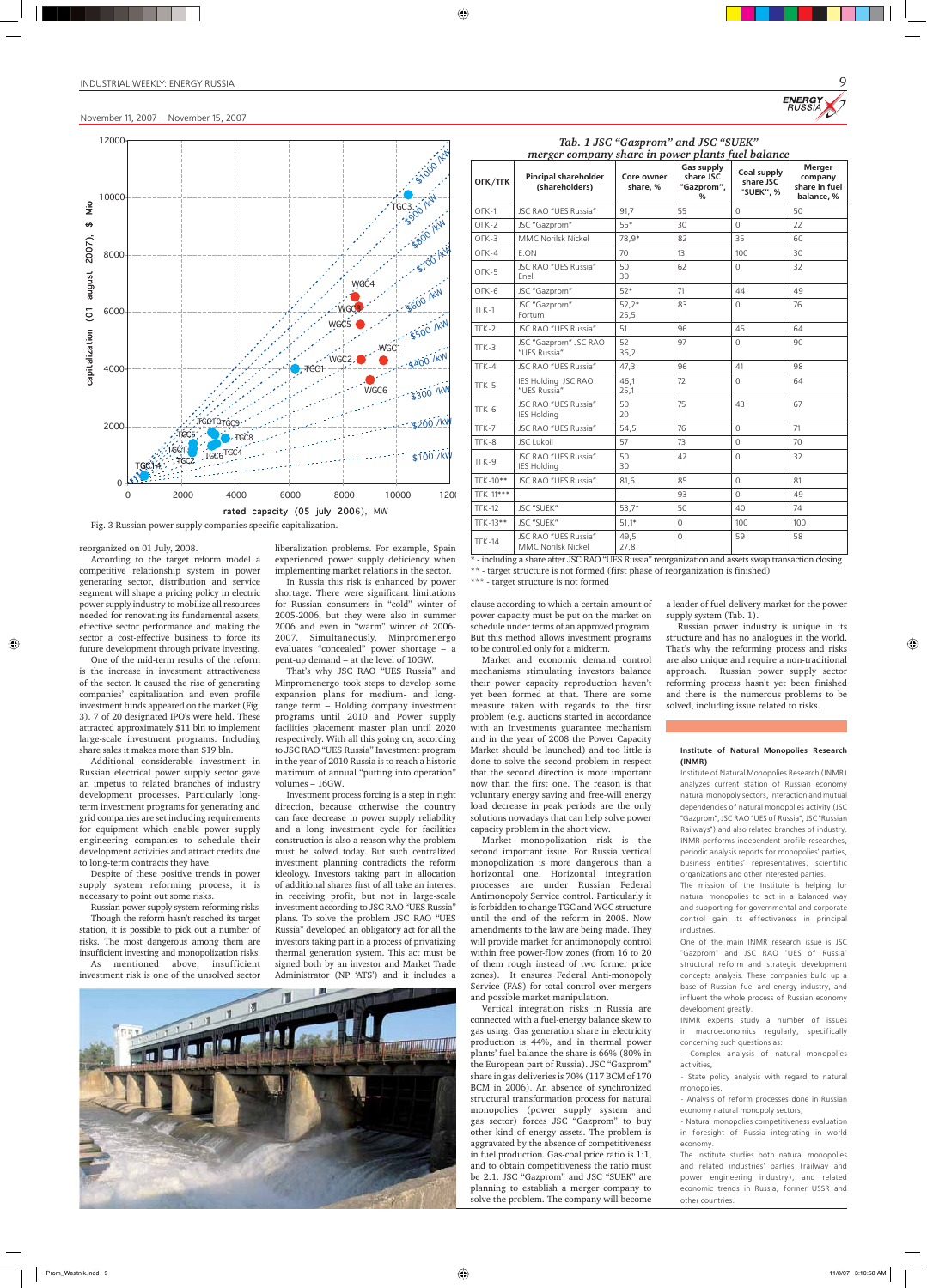

November 11, 2007 — November 15, 2007

February 9, 1923 is considered the official birth date of Russia's civil aviation when the Labor and Defense Council issued a resolution «on empowering the Central Air Fleet Administration to handle technical supervision over airlines and on founding the Civil Aviation Council».

Aeroflot is Russia's national carrier and largest airline. Founded by the Russian government on 9th February, 1923, Aeroflot is among the world's oldest airlines and one of Russia's most recognised brands. Through its hub at Sheremetyevo Airport in Moscow, Aeroflot operates 302 flights per day to 93 destinations in 47 countries in Africa, Asia, Europe and North America.

Aeroflot is Russia's largest air carrier; in 2006, it accounted for 51 per cent of international scheduled and 12 per cent of domestic traffic in Russia. Aeroflot serves one of the world's most rapidly growing aviation markets. In 2006, the Russian aviation market increased by more than nine per cent in terms of passenger-kilometres performed, and by 2010, Aeroflot expects to serve 25 per cent of Russia's domestic passenger market.

Today, Aeroflot is an airline with an excellent safety record, operational reliability and a reputation for industry leading customer service.

In 2006, Aeroflot flew more than seven million passengers, and with its subsidiaries, Aeroflot-Don (Rostov-on-Don) and Aeroflot-Nord (Arkhangelsk), a total of nine million passengers. Its passenger load factor ran at 70.1 per cent and its revenue load factor was 57.7 per cent.

◈

Aeroflot operates the highest aircraft utilization rate in the industry. In partnership with both Russian and international carriers, Aeroflot accounts for 51 per cent of Russia's international scheduled flight traffic. Aeroflot operates code-sharing agreements with 34 foreign and Russian airline companies.

To meet the needs of its passengers, Aeroflot is increasing its fleet and building its own hub in Moscow. As part of its commitment to international expansion, Aeroflot is constructing Terminal 3 at Sheremetyevo Airport in Moscow, scheduled to open in early 2008, to serve its flights as well as those of its SkyTeam partners.

In addition to its existing subsidiaries, Aeroflot is planning to acquire additional airlines with international routes in the eastern region of Russia.

Aeroflot was the first Russian airline to be

#### included in the International Air Transport



Association's International Operational Safety Audit (IOSA) Registry and is one of the few airlines to be fully ISO 9000 safety credited.

 $\bigoplus$ 

As part of its commitment to safety, Aeroflot operates the largest Centre of Flight Control (CFC) and Centre of Flight Staff Training in Eastern Europe, with nine facilities in Russia and abroad.

Aeroflot is committed to deploying the most effective information technologies to increase service quality and economic efficiency and relies on the Sabre booking system to power its Internet bookings.

In April 2006, Aeroflot became the tenth member of SkyTeam, the second-largest airline alliance in the world. Named "The Best Air Alliance" in 2005 and 2006 by readers of Global Traveler Magazine, SkyTeam now provides service to 791 destinations in 162 countries through its code-sharing agreements.

Aeroflot Cargo, Aeroflot's wholly owned subsidiary based at Sheremetyevo Airport in Moscow, provides regular service to destinations in Europe and Asia. In 2006, Aeroflot transported more than 145 thousand tonnes of cargo.

Aeroflot's fleet, which is among one of Europe's most modern, youngest and fastest growing, consists of 81 aircraft, confirming the airline's commitment to the highest ecological and noise standards.

In 2007, Aeroflot signed multi-billion US dollar deals to buy 22 Airbus A350 jets and 22 Boeing B787 Dreamliners, with deliveries in both cases to start since 2014.

In 2008, Aeroflot is scheduled to receive the new Airbus A330 and the new-generation Sukhoi SuperJet-100.

The Russian government own 51 per cent of Aeroflot. Legal entities and individuals own the remaining 49 per cent stake.

In 1993 Aeroflot was registered as an open joint-stock company. JSC Aeroflot – Russian Airlines shares are traded on the Moscow Stock Exchange (MICEX) under the symbol AFLT. According to the financial indices, Aeroflot is among the top 25 airlines globally. In 2006 net profits rose by around 36 per cent to US\$258.1 million and revenues were up 18 per cent to US\$ 3 billion.

Mailing Address: Leningradskiy pr-t. 37, korp. 9 125167 Moscow, www.aeroflot.com Contact Information: Aeroflot Corporate Media Relations an be reached at: e-mail: presscentr@aeroflot.ru

#### MICE IN RUSSIA AND WORLDWIDE WITH "CONCORD"

Our specialization: al exhibitions in Russia and w (a full package of services for clients' pa ve programs<br>ate and VIP services and tailor progra

Services in Russia.

and railway tickets

灈



skaya sq., 129110, Moscow, tel: +7(495) 961-1199 eys str., office 23, 191023, Saint Petersburg, tal.+7(812) 335-0880

# Aeroflot is Russia's national carrier and largest airline

**Igor Lobovskiy,** CEO of the Global Energy International Prize



**- What main trends do you think will** 

**dominate the world energy industry in the future?**

- First, the world is now at the turn of two energy eras. The era of hydrocarbons will soon be over and for the first time a set of energy sources will meet energy requirements instead of a sole one. Perhaps, such a set will be differential. For example, biofuel will be designed for motor cars and nuclear, water and air energy – for power generation. Moreover, such a set will be matrix-like, e.g. in one region hydropower industry will play the main role and in another – solar energy.

At the same time, it is obvious that hydrocarbons will remain the chief energy source in the short and medium run. At present, despite the wide promotion in global and national mass media, the scope of using each of renewable energy sources is just several percents.

**- What role do you think will Russian energy industry is playing in the world now and will play in the future?**

Let us remember a well-known energy joke: if oil costs \$10 a barrel, Russia is a raw



appendix of the West and if \$100 a barrel – the West is a good-manufacturing appendix of Russia. There is a lot of truth in this joke. And it also explains energy conflicts between Russia and the EU, Ukraine and Belarus. I would like to stress another thing. High oil prices allowed Russian authorities and its most clearheaded people look at themselves and Russia's great historical role seriously and thoughtfully.

Perhaps, the awaken consciousness, emerging pride and responsibility are signs of the Russian national idea that has been looked for so long and in vain, aren't they?

**- Which potentials of the Russian power industry are used insufficiently and can become one of the backbones of its development in the future?**

The first thing I think about are geothermal energy sources in the Russian Far East. In 2007, Russian President Vladimir Putin awarded Professor T.Sigfusson from Iceland for the project called Icelandic Hydrogen Energy. The point is that the 50 year programme for replacing hydrocarbon fuel on Icelandic land and water transport was worked out under the leadership of Professor Sigfusson. The achievement of this goal requires some 81,000 t of hydrogen which will be converted into 4 TW of power. Iceland has already equipped all of its buses with hydrogen engines and will have done the same with all its motor vehicles and fishing fleet by 2010. So, Iceland will be the first country to stop CO2 emissions, refuse from oil and natural gas thus becoming a kind of Ecoland – the country of hydrogen economy.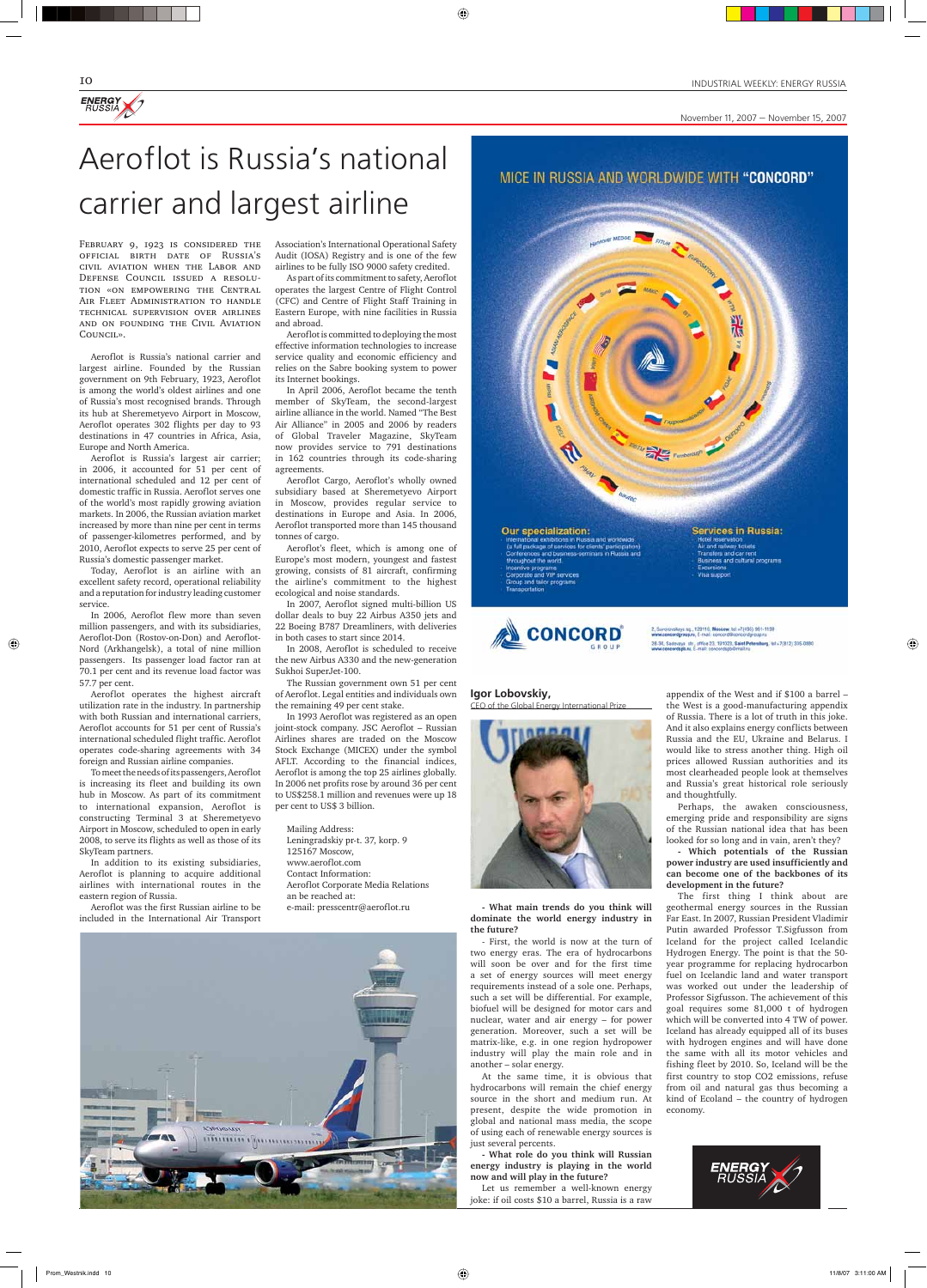

| Company                                        | <b>RTS</b> label             | Current, \$       | Target, \$        | Upside, %      |
|------------------------------------------------|------------------------------|-------------------|-------------------|----------------|
| Omskenergo                                     | <b>OMNG</b>                  | 35.0000           | 62.5395           | 79%            |
| Ivenergo                                       | <b>IVENP</b>                 | 0.0532            | 0.0950            | 78%            |
| Kolenergo                                      | <b>KOLEP</b>                 | 0.2260            | 0.3917            | 73%            |
| Omskenergo<br>Volgogradenergo                  | <b>OMNGP</b><br><b>VGENP</b> | 33.0500<br>0.6545 | 56.2855<br>1.1078 | 70%<br>69%     |
| Sverdlovenergo                                 | <b>SVERP</b>                 | 0.7860            | 1.2465            | 59%            |
| Tverenergo                                     | <b>TVREP</b>                 | 0.2668            | 0.4218            | 58%            |
| Mordovenergo                                   | <b>MREN</b>                  | 0.0523            | 0.0805            | 54%            |
| Arkhenergo                                     | <b>ARHE</b>                  | 0.0595            | 0.0912            | 53%            |
| Krasnoyarskenergo                              | <b>KRNGP</b>                 | 0.6103            | 0.9350            | 53%            |
| Arkhenergo                                     | ARHEP                        | 0.0539            | 0.0820            | 52%            |
| Krasnoyarskenergo                              | <b>KRNG</b>                  | 0.6877            | 1.0389            | 51%            |
| Chitaenergo<br>Penzaenergo                     | <b>CHIEP</b><br>PNZEP        | 0.0550<br>0.7074  | 0.0826<br>1.0620  | 50%<br>50%     |
| Kurskenergo                                    | <b>KUENP</b>                 | 0.1000            | 0.1492            | 49%            |
| Voronezhenergo                                 | <b>VZENP</b>                 | 2.3526            | 3.5086            | 49%            |
| Dagenergo                                      | <b>DGEN</b>                  | 0.0243            | 0.0361            | 49%            |
| Tomsk distribution company (DC)                | <b>TORSP</b>                 | 0.0209            | 0.0310            | 48%            |
| Lipetskenergo                                  | LIEN                         | 1.2931            | 1.9039            | 47%            |
| Sverdlovenergo                                 | <b>SVER</b>                  | 0.9439            | 1.3850            | 47%            |
| Buryatenergo                                   | buen                         | 0.4150            | 0.6004            | 45%            |
| Kirovenergo                                    | KIRE                         | 0.0580            | 0.0831            | 43%            |
| Chelyabenergo                                  | <b>CHNGP</b>                 | 0.0679            | 0.0956            | 41%            |
| Tambovenergo (priv.)                           | <b>TAENP</b>                 | 0.0544<br>12.7623 | 0.0760            | 40%            |
| Vologdaenergo<br>Udmurtenergo (priv.)          | <b>VOLE</b><br><b>UDMEP</b>  | 0.7443            | 17.6901<br>1.0282 | 39%<br>38%     |
| Oryolenergo (priv.)                            | ORENP                        | 0.3008            | 0.4119            | 37%            |
| Yarenergo (priv.)                              | YAREP                        | 6.6423            | 9.0815            | 37%            |
| Tomsk DC                                       | <b>TORS</b>                  | 0.0254            | 0.0345            | 36%            |
| Volgogradenergo                                | <b>VGEN</b>                  | 0.9065            | 1.2309            | 36%            |
| Permenergo (priv.)                             | <b>PMNGP</b>                 | 8.2777            | 11.1930           | 35%            |
| Penzaenergo                                    | <b>PNZE</b>                  | 0.8752            | 1.1800            | 35%            |
| Kirovenergo (priv.)                            | <b>KIREP</b>                 | 0.0556            | 0.0748            | 35%            |
| Chelyabenergo                                  | <b>CHNG</b>                  | 0.0794            | 0.1062            | 34%            |
| Kalugaenergo                                   | <b>KLEN</b>                  | 1.8953            | 2.4793            | 31%            |
| Smolenskenergo                                 | SMOE                         | 0.6072<br>0.1274  | 0.7918<br>0.1658  | 30%<br>30%     |
| Kurskenergo<br>Tverenergo                      | <b>KUEN</b><br><b>TVRE</b>   | 0.3615            | 0.4687            | 30%            |
| Tulenergo                                      | <b>TLEN</b>                  | 0.1249            | 0.1614            | 29%            |
| Nizhnovenergo                                  | <b>NNGEP</b>                 | 71.7305           | 90.9410           | 27%            |
| Smolenskenergo                                 | SMOEP                        | 0.5633            | 0.7126            | 27%            |
| Ryazanenergo                                   | <b>RZEN</b>                  | 0.7171            | 0.9036            | 26%            |
| Rostovenergo                                   | <b>RTSEP</b>                 | 0.0904            | 0.1122            | 24%            |
| Voronezhenergo                                 | <b>VZEN</b>                  | 3.1504            | 3.8984            | 24%            |
| Astrakhanenergo                                | ASRE                         | 0.1323            | 0.1631            | 23%            |
| Udmurtenergo                                   | <b>UDME</b><br><b>STRG</b>   | 0.9342            | 1.1424            | 22%<br>22%     |
| Stavropolenergo<br>Stavropolenergo             | <b>STRGP</b>                 | 0.1849<br>0.1666  | 0.2256<br>0.2031  | 22%            |
| Bryanskenergo                                  | <b>BREN</b>                  | 10.2516           | 12.4802           | 22%            |
| Bryanskenergo                                  | <b>BRENP</b>                 | 9.4042            | 11.2322           | 19%            |
| Novgorodenergo                                 | <b>NGNRP</b>                 | 0.4640            | 0.5508            | 19%            |
| Nizhnovenergo                                  | <b>NNGE</b>                  | 85.5881           | 101.0455          | 18%            |
| Vladimirenergo                                 | <b>VLEN</b>                  | 5.9201            | 6.8395            | 16%            |
| Kolenergo                                      | KOLE                         | 0.3772            | 0.4352            | 15%            |
| Kostromaenergo                                 | KOSG                         | 0.2073            | 0.2389            | 15%            |
| Chitaenergo                                    | <b>CHIE</b><br><b>KOSGP</b>  | 0.0800<br>0.1878  | 0.0918<br>0.2150  | 15%<br>14%     |
| Kostromaenergo<br>Tambovenergo                 | <b>TAEN</b>                  | 0.0739            | 0.0845            | 14%            |
| Yarenergo                                      | YARE                         | 8.8734            | 10.0905           | 14%            |
| Marienergo                                     | <b>MIEN</b>                  | 0.6250            | 0.7044            | 13%            |
| Lenenergo                                      | <b>LSNGP</b>                 | 1.0913            | 1.2182            | 12%            |
| Rostovenergo                                   | <b>RTSE</b>                  | 0.1138            | 0.1246            | 10%            |
| Novgorodenergo                                 | <b>NGNR</b>                  | 0.5627            | 0.6120            | 9%             |
| Permenergo                                     | <b>PMNG</b>                  | 11.4869           | 12.4367           | 8%             |
| Pskovenergo                                    | <b>PSEN</b>                  | 1.2178            | 1.3151            | 8%             |
| Kubanenergo                                    | <b>KUBE</b>                  | 29.0259           | 30.2443           | 4%             |
| Komienergo<br><b>MOESK</b>                     | <b>KOEN</b><br><b>MSRS</b>   | 0.0581<br>0.0811  | 0.0578<br>0.0758  | $-1%$<br>$-6%$ |
| Lenenergo                                      | <b>LSNG</b>                  | 1.4686            | 1.3535            | $-8%$          |
| Belgorodenergo                                 | <b>BLRSP</b>                 | 340.6983          | 310.9714          | $-9%$          |
| Ivenergo                                       | <b>IVEN</b>                  | 0.1203            | 0.1055            | $-12%$         |
| Marienergo                                     | <b>MIENP</b>                 | 0.7325            | 0.6340            | $-13%$         |
| Belgorodenergo                                 | <b>BLRS</b>                  | 402.0853          | 345.5238          | $-14%$         |
| Oryolenergo                                    | OREN                         | 0.5340            | 0.4576            | $-14%$         |
| Kuzbassenergo - regional electric grid company | kzrs                         | 0.6400            | 0.4800            | $-25%$         |

IN TERMS OF ENERGY SOURCES, IT IS OBVIous that within the next 50 years the main sources of energy will be hydrocarbons in one form or another, solid fuel and nuclear energy. In these cases the main issue will be the opportunity to develop efficient uses of fuel while observing additional environmental standards.



General Director for Technical Policy, Power Machines Group, Russia

Any sort of renewable resources, such as solar, wind and tidal power stations will develop; however, as it relates to the total volume of electric power development they will not be the primary ones. In fact, each of these individual cases have their own complexities; for example, the problem for tidal hydroelectric power stations stems from the fact that these machines demand very high metal consumption and are very large in size.

Today there is a demand for traditional energy technology. However, more attention is being paid to more modern methods related to the steam gas cycle because gas is actively used as fuel. Additionally, it is very clear that high quality equipment is necessary in order to burn gas efficiently. Currently there are power plants that use steam gas technologies. And in the future, they will develop and will certainly be in demand.

◈

Even now we can already see the emergence of new developments in all types of essential equipment which is a part of these facilities.

However, this type of development, given direction in our country, is constrained, even though the use of solid fuel is a very forwardlooking theme. There are two possible options for the development of the situation. Previously mentioned is the steam-gas facilities and combined formulation using coal gasification when with a help of special coal gas generators the fuel gas is generated and then burn it.

But, it is quite complex and expensive technology; therefore, one of the areas related to the use of such steam-power cycle, but in blocks with other parameters. Similar projects are held in the USA, Japan and some European countries. Using this given process, it is possible improve efficiency by more than 50%. That is practically the efficiency performed at the level of standard steam gas facilities and is operated with solid fuel. This is very promising direction.

In my opinion, a national program for the development of future equipment for the long-term should be created. The European program covers the period up to 2015 and the USA program until 2030. And in this case we should be in line with other countries.

The next and very important promising field for development is nuclear energy equipment. It is clear that without the replacement of those facilities that have already served out their life term, without the launching of new blocks, it will not be possible to close out the existing electric power deficiency. Currently there are two directions. First, since the beginning of this year the project of new generation of the nuclear power station-2006 is being realized on the basis of a modernized VVER reactor (pressurized water reactor) which provides the capacity of 1100-1200 megawatt. The initiator of the project was made by Rosatom, and this project should proceed.

 $\bigoplus$ 

The next area is with the power reactors and energy facilities with fast neutrons reactors. Now such program has begun in the United States, and in Russia this topic will continue to be developed: Rosatom finishes the construction of block BN-800 at Beloyarsk nuclear power plant within the framework of the development and construction of "Future Power Plants" state program.

With regards to hydro-power engineering, first of all, it is necessary to enhance the overall performance of hydro-units through the use improved hydrodynamic solutions, as well as through the use of all types of condensing materials, which, except for high economic performance, will also conform to environmental standards.

The commodity market of the power-plant industry in Russia is estimated at approximately \$120 billion. Therefore, there is enormous investment interest in this sector for that many foreign companies. There is great potential related to both the equipment replacement that served out its life term physically and morally, and to the economy and overall rise in energy consumption. The given situation relates to the commodity sector, mining, transportation and processing. In this case it is necessary to stipulate conditions for foreign companies to participate in this process.

But the fact is that power plant industry, power and the defensive industry were the only sectors in the country that were fully equipped with the domestic equipment. This has provided decreased costs for stations maintenance and reduced dependence on external suppliers.

Looking at one experience when imported production units were used, it was determined that, despite of all conveniences including: fast delivery, installation and service performance, in the end it turns out to be more expensive than cooperation with local companies. The equipment replacement, coordination and unit support in its life cycle in this case for gas turbines can be 50-80 % of the initial price.

There are favorable conditions in the nuclear energy field which I believe will emerge by early next year. The governmentsupported national program financed from the budget should help this process. At this point, there is active cooperation with foreign countries and there is export of nuclear technologies to China and India.

But, it is necessary to realize that this is a strategic national issue, in fact, as a result of similar cooperation, the government receives a partner for several years that is very closely connected with the national economy. Therefore, we need to create our own coalitions, it is necessary to strive for independence of external supplier, since in this case we are talking about energy security.

In terms of hydro-power it is again necessary to solve financial issues. Although, already there activity present in this given field. Suffice it to mention the joint project Bogucharsk station where RAO Unified Energy System of Russia and Base Element "BasEl" participate.

| Founder and Publisher:              | Re-registered after a change of        | Commercial Director      | Design                              | E-mail: editor@promweekly.ru, |
|-------------------------------------|----------------------------------------|--------------------------|-------------------------------------|-------------------------------|
| Industrial Weekly Newsroom          | publisher PI No. FS77-19251 from       | Nikolay Laskov           | Ludmila Brusalyova                  | promweekly@mail.ru            |
| The publication is registered with  | 23.12.2004. With the Federal Oversight | Deputy Editor-in-Chief   |                                     |                               |
| the Russian Federation Ministry for | Service for the Enforcement of         | Dmitry Kozhevnikov       | Materials may not be re-printed or  |                               |
| the Press, Broadcasting and Mass    | Mass Communications Law and the        | Assistants to the Editor | cited without a reference           |                               |
| Communications PI No. 77-12380 from | Preservation of Cultural Heritage      | Yulia Guzhonkova         | to Industrial Weekly                |                               |
| 19.04.2002                          |                                        | Issuing Editor           |                                     |                               |
| Re-registered after a change of     | General Director, Editor-in-Chief      | Alexander Kiryanov       | Address: 123104 Moscow, P.O. Box 29 | <b>ENERGY</b><br>RUSSIA       |
| publisher PI No. 77-14566 from      | Valery Stolnikov                       | Information Support      | Tel.: +7 (495) 7293977, 7781447     |                               |
| 07.02.2003                          |                                        | Svetlana Golovan         | Fax: 7 (495) 9401956                |                               |